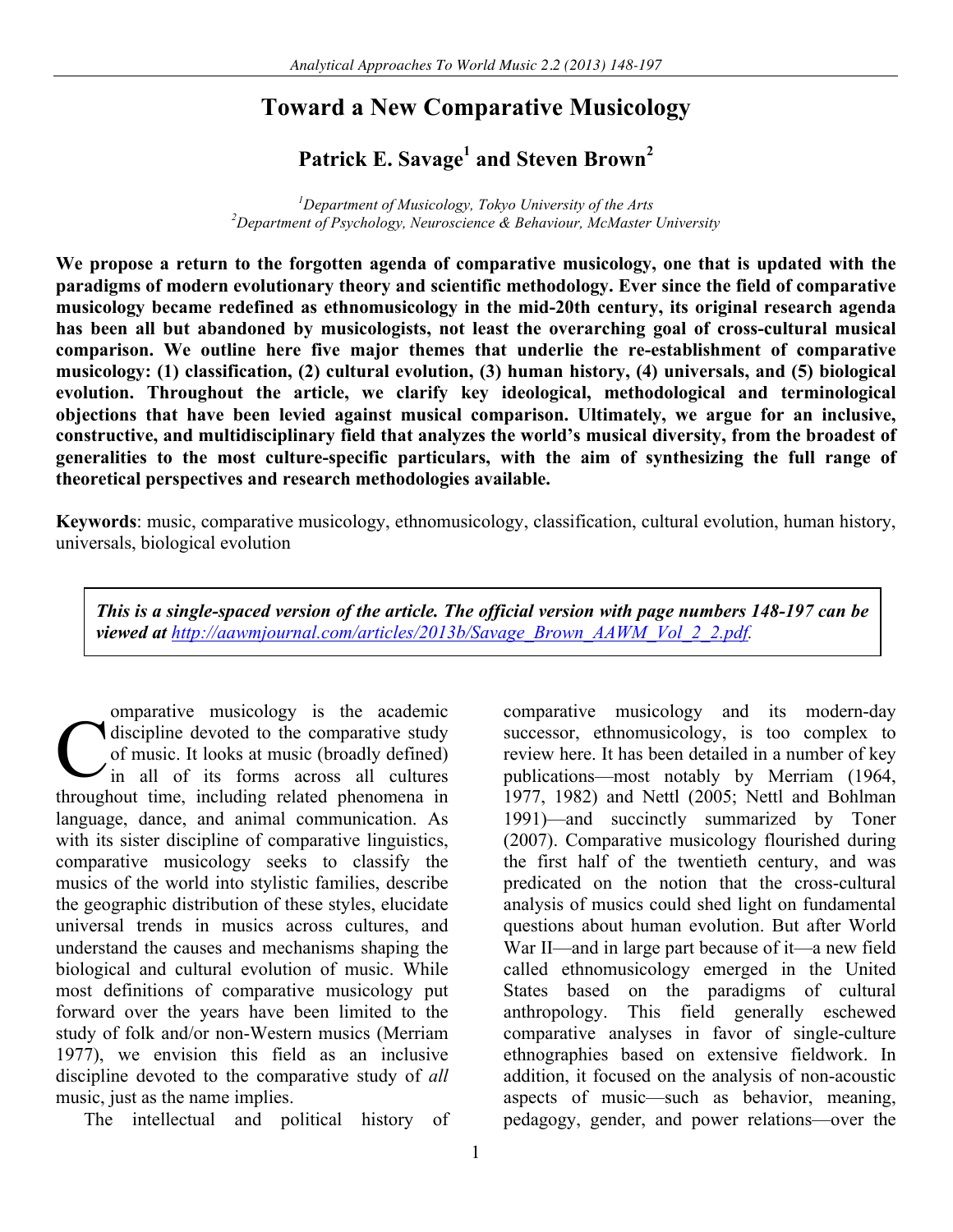acoustic analysis of musical sound, such as scales and rhythms.

We believe that the time has come to reestablish the field of comparative musicology. Recently, a number of proposals have shown promise in reintroducing various types of scientific, comparative, evolutionary, and/or acoustic methodologies into the study of the world's musics. These include "cognitive musicology" (Huron 1999), "evolutionary musicology" (Wallin, Merker, and Brown 2000), "empirical musicology" (Clarke and Cook 2004), a revived "systematic musicology" (Schneider 2008), "computational ethnomusicology" (Tzanetakis et al. 2007), and "analytical studies in world music" (Tenzer 2006). While such methodological developments are important, what has yet to emerge from these movements is a return to the unanswered *questions*  of comparative musicology, questions that motivated such pioneering researchers as Carl Stumpf, Erich von Hornbostel, Curt Sachs, and later Alan Lomax.

Our aim here is not to dwell on comparative musicology's troubled past, but instead to point toward a bright future by applying new methodologies and paradigms to some of its unanswered questions. This field should not be seen as a replacement for ethnomusicology or historical musicology but as a specific stream within the overall umbrella of musicology. We see the new comparative musicology as a multidisciplinary enterprise in which the acoustic and evolutionary focus of traditional comparative musicology is combined with the humanistic and ethnographic approaches that have dominated the study of the world's music since the 1960s.

In order to take a first step towards the reestablishment of comparative musicology, we outline in this article what we see as five principal research issues of this field: (1) classification, (2) cultural evolution, (3) human history, (4) universals, and (5) biological evolution. For each of these issues, we focus on presenting key concepts and terminology, with the parallel aim of addressing traditional objections that have been raised against these issues in the past. In some cases, resistance appears to be due more to terminological confusion

discussion, we emphasize the importance of creating objective, musicologically inspired databases and of quantitatively assessing the relationship between acoustic and non-acoustic (i.e., behavioral, semiotic) patterns, both within and between cultures. In order to help guide the reader through this

than to theoretical disagreements. Throughout this

discussion, we provide a graphic flowchart in Figure 1 that demonstrates these five key areas of comparative musicology and their relationship to one another: (1) *Classification* procedures attempt to characterize degrees of similarity between musical works using musically salient features as the classification parameters. The pie charts in the figure represent the relative frequencies of three hypothetical musical types (shown as blue, red, and green) within the repertoires of two cultures. These colors might represent different scales, rhythms, performance contexts, or any other features that either individually or in combination—might be musically appropriate for a given research question. (2) The study of *cultural evolution* attempts to understand how musical systems undergo change over time, both within and between cultures. The analysis includes changes that are transmitted across generations in a vertical, tree-like fashion (solid arrows) and those that are transmitted horizontally within generations by means of contact between cultures (dashed arrow). It seeks to understand how musical variants arise (blue "mutating" to red in culture 2, symbolized by the thunderbolt arrow) and how they are transmitted (contact between the cultures results in diversification by exchanging blue and red variants). (3) Knowledge of music's cultural evolution can be useful in illuminating *human history* more generally, including such phenomena as migration, colonialism, globalization, and other forms of cultural contact. Music becomes employed as a "marker" of migrations whereby the geographic patterns of musical style can be compared with patterns derived from historical documents and other migration markers, such as genes, languages, or technologies. Figure 1 illustrates this graphically using two hypothetical islands, with the roots of both cultures in an ancestral culture occupying the north of the larger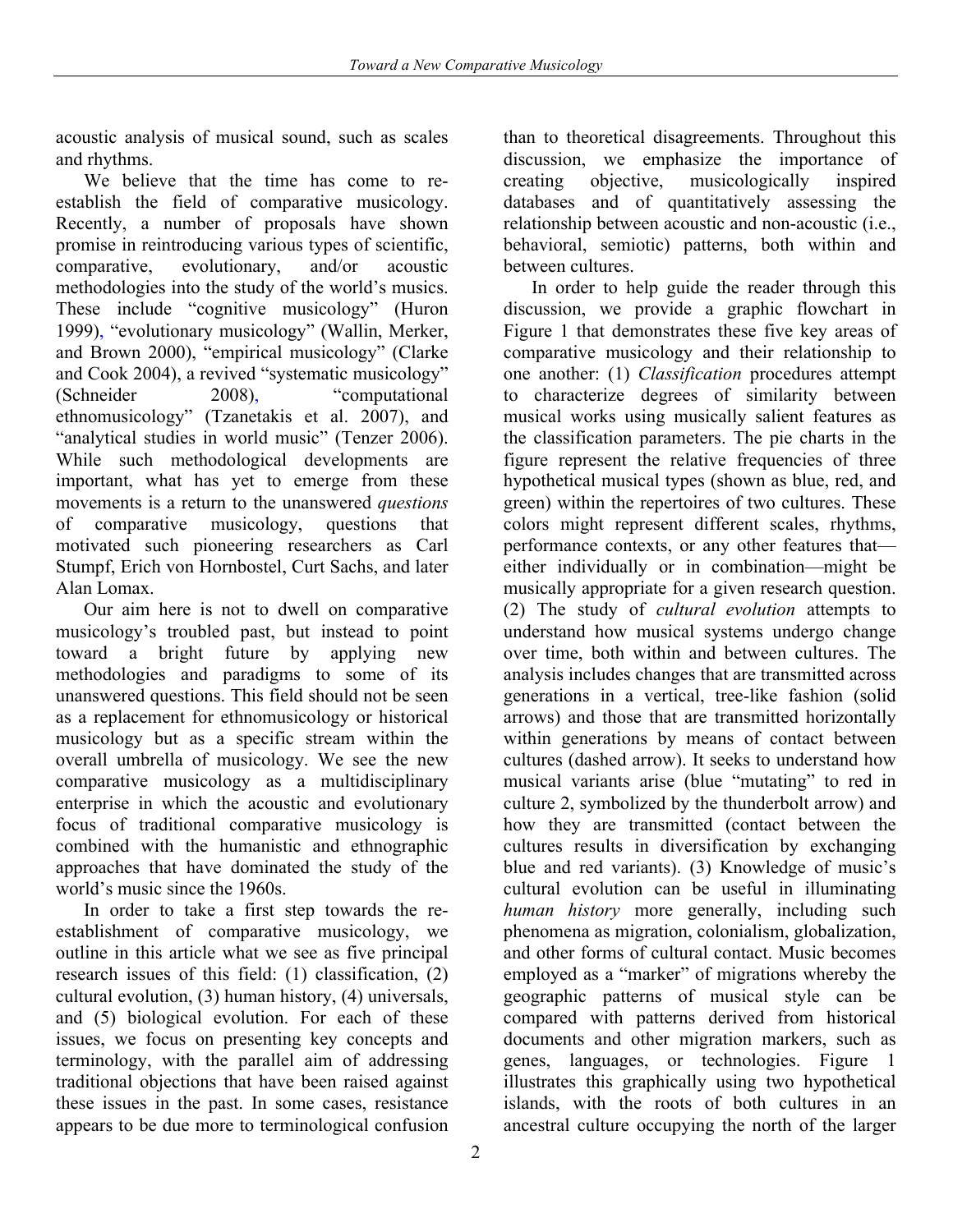island, followed by a split as culture 2 comes to occupy the smaller island, but with continued exchange with culture 1 across the strait separating the two islands, as described in (2) above. (4) The study of musical *universals* attempts to identify and explain statistical trends that are shared by most or all cultures. Figure 1 shows the dominant green type as a more promising candidate universal than the more variable blue and red types. (5) One explanation for such universals is shared genes, as explored in the study of music's *biological* 

*evolution*. This study analyzes music's evolutionary origins and functions (graphically shown by the cartoon of people engaged in musical behavior), including Darwinian models of survival and reproductive success. The flowchart is shown in Figure 1 as unidirectional for simplicity, but in reality all of these features interact with one another, since the type of evolutionary, historical, or universalistic question being asked will affect the choice of musical samples and methodologies to be employed, and vice versa.



**Figure 1.** Five key processes that form the basis of comparative musicological analysis. The pie charts in each panel specify the relative frequencies of hypothetical blue, red, and green musical types for two different cultures (see the text for a detailed explanation).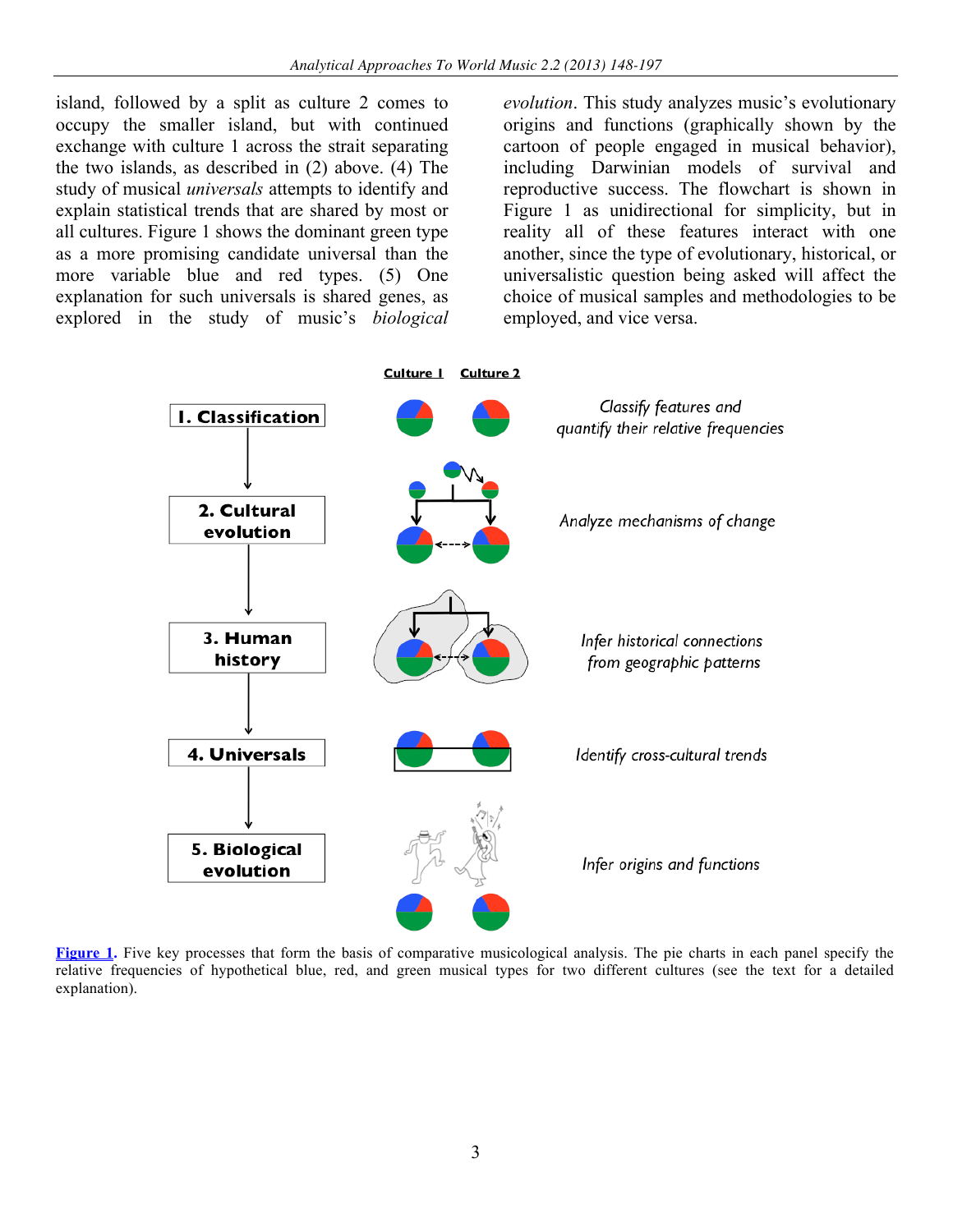## **PART I: KEY ISSUES**

## *1) Classification, Clustering, and Maps of Music*

*How can we characterize similarities between different musics? How can this information be used to classify musics into groupings and to create musical maps that represent geographic patterns?*

Classification forms the basis of comparative analysis. There is a vast range of possible classification units, samples, features, and quantification methodologies; the choice of the appropriate ones depends greatly on the nature of the research question being addressed.

Merriam (1964) described three broad domains of music: *sound*, *behavior* and *concept*. To this day, classification of music has focused almost exclusively on sound. However, a major objective of the new comparative musicology is to apply classification procedures to musical behavior and meaning, just as they have been applied to numerous other ethnographic and semiotic domains (Murdock 1967; Lewis 2009). In the following descriptions, we will focus largely on examples from our own area of expertise—the acoustic features of traditional vocal songs—in order to outline concrete steps by which to proceed. We do not mean to imply that these are the best or only ways to proceed with musical classification and comparison. We believe that the same general set of classification principles and comparative methodologies could be applied equally well to instruments (Hornbostel and Sachs [1914] 1961), popular music (Middleton 1990), dance (Lomax, Bartenieff, and Paulay 1968), musical semiotics (Nattiez 1990), or sociomusicology (Feld 1984), to mention just a few areas that could be subjected to comparative analyses.

Although the goal of classification is often to explore *phylogenetic* (evolutionary) questions, the most basic type of classification procedure simply describes relationships in *phenetic* terms based on surface similarity. Modern evolutionary biology often utilizes molecular classification of DNA sequences to create phylogenies, but such work was only made possible by prior phenetic work on

morphological classification of biological structures, such as organs and skeletons (Darwin 1859). Given the relative lack of understanding of the mechanisms of music evolution, we propose that musical classification be focused initially on surface similarity, although some areas (e.g., "tune family" research; Bayard 1950) show greater promise for phylogenetic classification.

#### *a) Units*

The first question that classification research has to address is: What is the appropriate unit of analysis? In many cases, an individual *song,* or other musical work, will serve as the optimal unit of musical classification, even when the research question addresses higher-level relationships, such as between genres, cultures, or geographic regions. This allows analyses to work with actual musical examples rather than abstractions of what a "typical" song of a given genre or culture is like (Tenzer 2006). It also allows for the analysis of within-culture as well as between-culture musical diversity (Rzeszutek, Savage, and Brown 2012; Savage and Brown forthcoming). In some cases, finer-grained units, such as *schemata*, *phrases*, or even *notes,* might be more appropriate. The benefits of using finer-grained units need to be weighed against the costs in terms of time and computational intensity. Ultimately, the chosen unit of analysis should be the one that best addresses the specific research questions of interest.

Although the song is often the optimal unit of analysis for classification, there can be complications in working with such a unit. For example, it is not always clear what the boundaries of a song are, especially when dealing with largescale forms with multiple movements or sections, such as occurs in some classical musics or in musics accompanying lengthy rituals. But even in situations where the boundaries of a song are indeed defined, the song might show strong heterogeneity of musical features (e.g., subsections that differ in style). In such situations, "multi-coding" is required (Lomax and Grauer 1968; Savage et al. 2012), in which a song is classified as having not a single set of stylistic features but several (see Issue 1c below).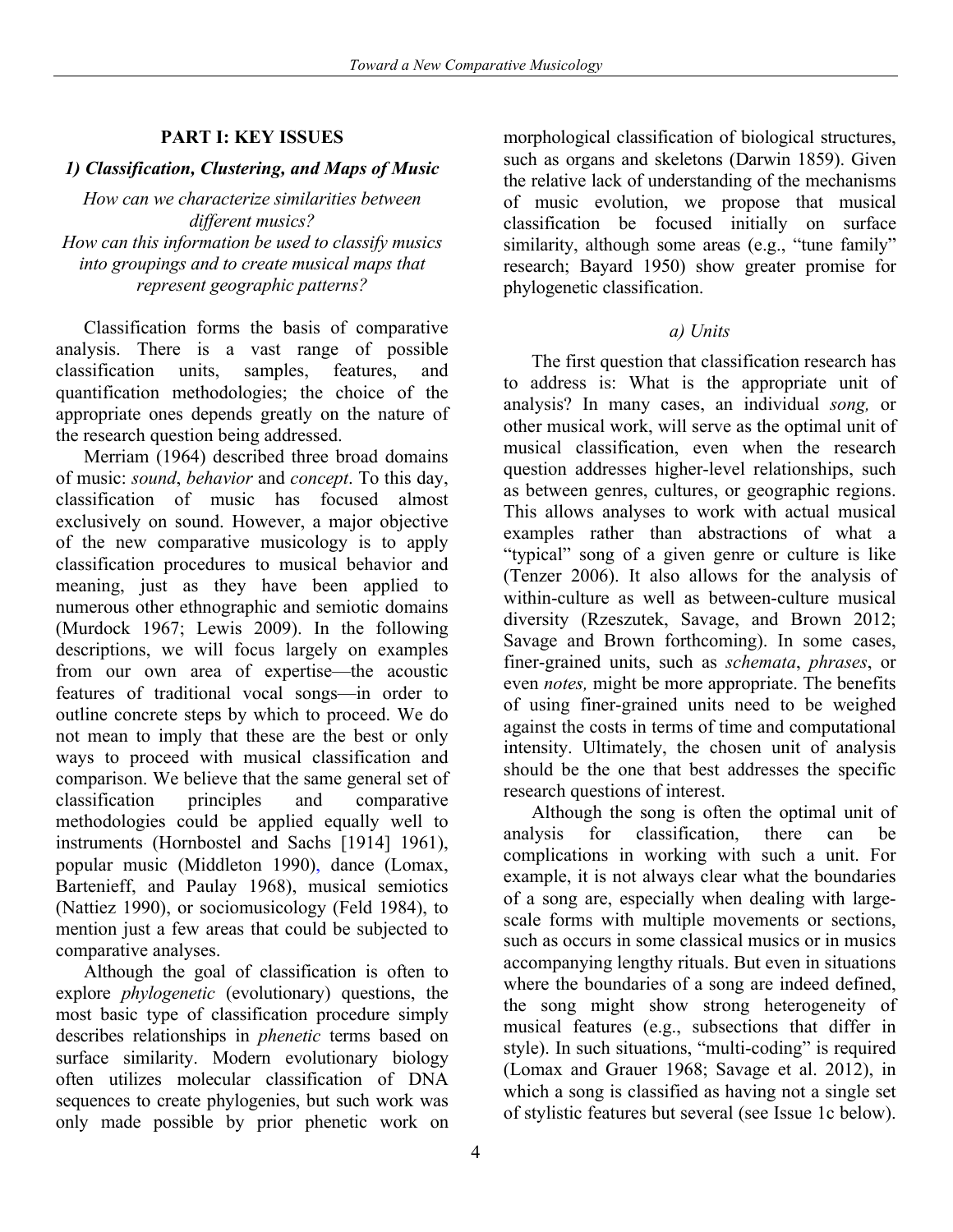This can of course create complications in the comparative analysis of songs.

One caveat about performing comparative analyses is the specification of cultural groupings in such analyses. Lomax's (1968, 1976) Cantometrics project was criticized for using broad culture-areas as the basic units of his musical analysis (e.g., "Old Europe," "Arctic Asia"), rather than finer-grained groupings (Driver 1970). We advocate using ethnolinguistically defined cultural groups (Lewis 2009) as the major higher-level grouping above the song-level. For example, we suggest using Basque or Slovak instead of Lomax's "Old Europe," or using Chukchi or Ainu instead of "Arctic Asia." This approach is not perfect, but it allows for more nuanced comparisons than does using broader culture-areas, including proof-of-principle analyses of whether such cultural groupings are musically justified to begin with. Using language as a proxy for culture has proven quite successful in much comparative work in anthropology (Pagel and Mace 2004). It thus provides the additional benefit of allowing for comparability between music and other domains, such as language and genetics (see Issue 3 below). However, in some cases using finer-grained and/or different groupings (e.g., geography, age, social status, genre, composer, gender, etc.) may be more appropriate.

## *b) Sampling*

Once a unit of analysis is established, the next step is to define a sample (a corpus). In the case of comparative analyses, the sample will usually include songs from two or more cultures. There are a number of important methodological issues related to sampling that need to be considered, such as inclusion criteria, access, sample size, and scope.

*Inclusion criteria***.** Proper sampling requires *a priori* decisions about which songs to include in the sample from the pool of available songs from a culture or region. Exclusion of songs can be based on a host of criteria, including genre, performers (gender, age, status), recording period, and recording quality, as well as complex issues related to authenticity in situations where native styles might have been influenced by foreign styles (e.g., of missionaries). For example, a project focusing on indigenous, ritual vocal music would *a priori* exclude popular music, purely instrumental music,

and songs showing obvious foreign influence. Inclusion criteria must be applied consistently to prevent confirmation bias, in which researchers simply choose those samples that support their hypotheses and exclude ones that do not. When the number of available samples is too large to make a comprehensive analysis feasible, songs should be selected randomly from the pool of songs meeting the inclusion criteria.

*Access to samples***.** A related consideration is the availability of samples as well as access to them. Typical sources of samples include commercial publications, archives, and one's own unpublished field recordings. These span a variety of media, such as written transcriptions, audio recordings, and video recordings. Because ethnomusicological field recordings are produced in uncontrolled environments, it is impossible to compile a broad comparative sample of similar songs that have been recorded under identical conditions. Recordings from well-studied cultures, and the musical genres therein, may be plentiful and may be accompanied by detailed ethnographic documentation while recordings from others may be non-existent, of poor quality, have little contextual information, or have been carried out at different times under different recording conditions. The choice of who and what gets recorded has historically depended on the music itself and on the people who perform, record, publish and consume it, the latter being dependent on factors of aesthetics, politics, social relationships, economics, and functionality. Nevertheless, careful consideration of these factors when selecting samples can mitigate problems of comparability.

*Sample size***.** Resistance to musical comparison has often been due to comparativists' reliance on what Savage and Brown (forthcoming) have termed the "one culture = one music" model, the idea that a culture's musical repertoire can be captured by a single representative song or style (Lomax 1968). Such a model assumes that the level of withinculture diversity is negligible and that a small sampling of songs from a given culture should be sufficient to capture its style. This assumption has been strongly criticized by ethnomusicologists (Henry 1976; Feld 1984), and analyses from our lab have provided quantitative evidence against it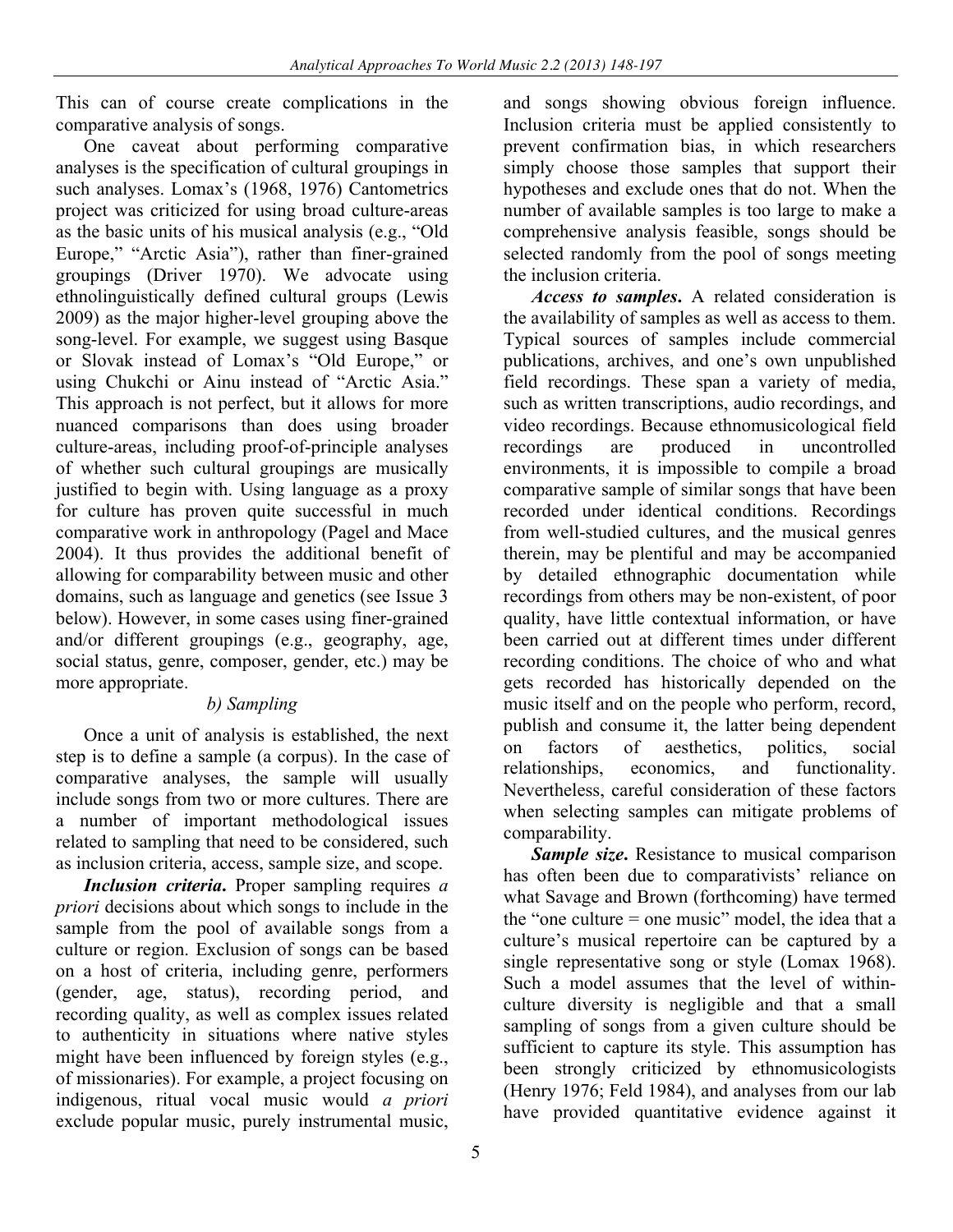(Rzeszutek et al. 2012). Sampling has to be done on a sufficient scale to encompass the breadth of musical styles that exists both within and between cultures. In general, the greater the within-culture diversity, the greater the sample size needed to provide a reasonable picture of overall patterns of musical style.

Regardless of the nature of the sample, larger sample sizes tend to allow for more robust conclusions. However, in many cases the most interesting or important samples are also the rarest, and thus it is better to choose analytical methods that are appropriate for the available sample, rather than trying to meet specific sampling quotas. That said, it is difficult to make generalizations about musics with sample sizes of less than five songs or so. In similar studies from genetic anthropology and other natural sciences, sample sizes of approximately thirty per group are generally sufficient to identify statistically significant patterns if such patterns are reasonably strong, while sample sizes exceeding 100 per group tend not to add much new information to the conclusions. A study examining traditional group songs from indigenous populations in Taiwan and the Philippines found that sample sizes of approximately thirty songs per ethnolinguistic group were sufficient to identify highly statistically significant between-population differentiation among these groups (Rzeszutek et al. 2012). Whether such sample sizes will be sufficient for other comparative musicological studies will need further empirical validation.

*Scope of comparison.* One of the weaknesses of early comparative musicological work was a reliance on what we will call *remote comparison*, in which small numbers of songs from very distant regions were compared, often to support arguments of "monogenesis" about long-distance similarity between regions. Such projects often involved the cherry-picking of particular songs that satisfied preconceptions of musical similarity. Instead of this, we generally advocate *regional comparison*, in which large, independent samples from neighboring cultures are submitted for comparative analysis. Such samples have the benefit of making it easier to explore historical relatedness as a potential factor in explaining similarities. From a comprehensive set of

regional projects, it should be possible to generate a musical map of the world of the kind envisioned by Lomax (1968, 1976).

## *c) Features*

The musical sample, once defined and validated, can then be subjected to classification procedures. Classification schemes embody salient features of a domain in a multidimensional manner. These features subdivide broad categories—such as pitch and rhythm in the case of music—into a series of relatively independent *characters*, such as "hemitonicity" (presence of semitones), "melodic range," "meter," or "durational variability" (Savage et al. 2012). Each character is in turn comprised of a series of *character-states* specifying a possible range of variation for that character, such as the character-states "small," "medium," and "large" for melodic range. Once the classification scheme is specified, it is then used to "code" the songs of the sample. Such coding involves selecting the character-state(s) that best describes the song for each character.

*Classification schemes***.** Musics are complex, multidimensional phenomena; therefore, classification schemes for music have to be complex and multidimensional. More importantly, classification schemes should aspire to be *universal* so as to accommodate features present in any musical style throughout the world. While this is a tall order for any classification scheme, serious attempts have been made in this direction. Broad classification schemes, such as Hornbostel and Sachs's ([1914] 1961) instrument classification scheme, Lomax and Grauer's (1968) Cantometric song classification scheme, or the related CantoCore scheme of Savage et al. (2012), provide more scope for cross-cultural comparison than regional classification schemes—such as the classical theory systems of Western scales, Indian *ragas*, or Arabic *maqamat*—that are designed to apply to the music of specific cultures. However, such culture-specific systems may provide more nuanced and appropriate measures when the scope of comparison is limited to specific regions. The important points are that the types of features used for classification be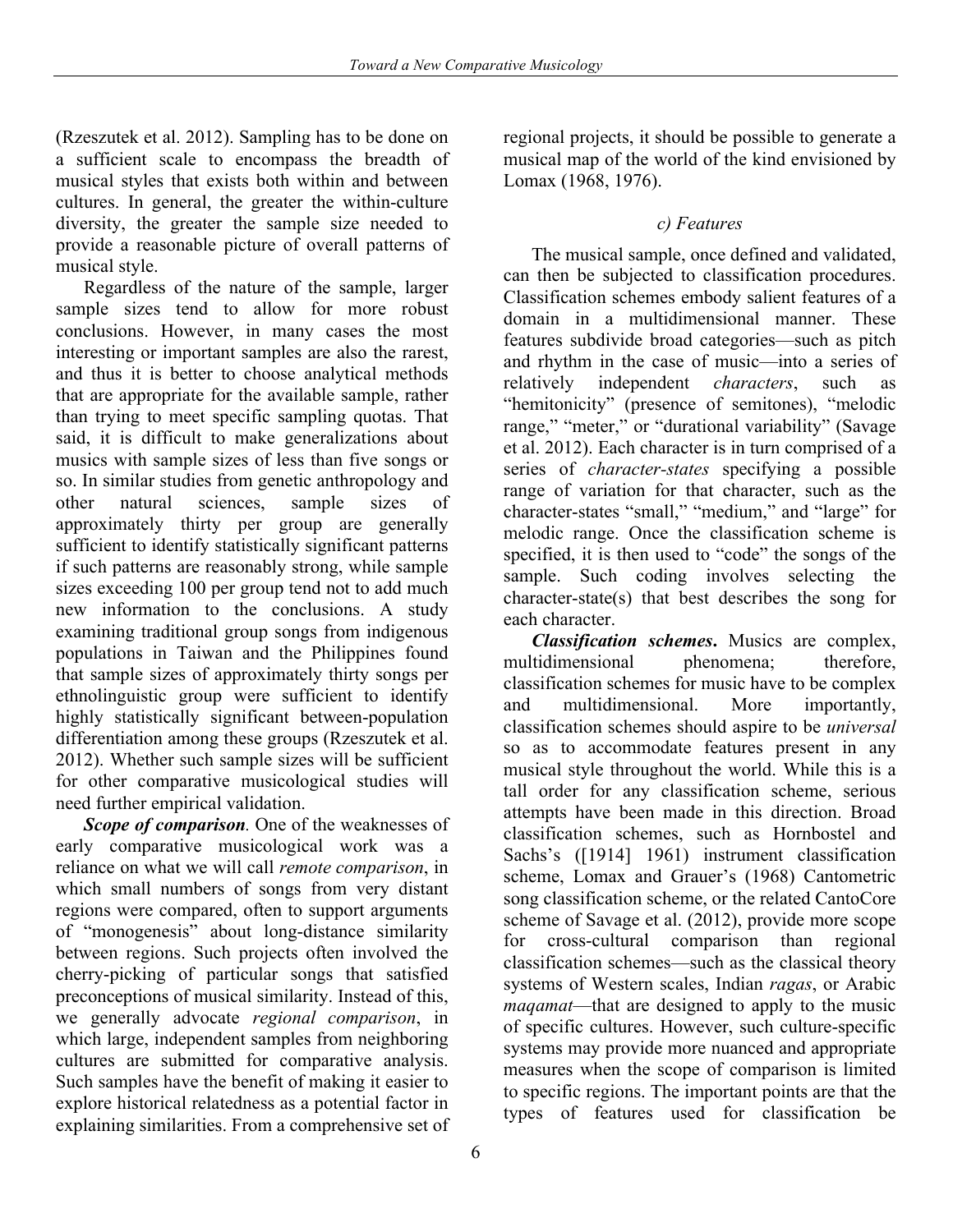musicologically appropriate for the research questions being addressed, that the classification schemes be defined as clearly and objectively as possible, and that they be applied consistently so as to allow for reliable comparisons and independent replications when applied by different researchers.

*Characters and character-states.* As mentioned above, the characters of a classification scheme attempt to embody significant features of form. In the CantoCore classification scheme that we developed (Savage et al. 2012), we included twentysix structural characters of music that span the broad domains of rhythm, pitch, text, texture, and form. Each of the twenty-six categories contains between three and six character-states. In general, the more types of features used for classification, the more detailed, robust, and flexible the resulting patterns should be, although there is always a tradeoff between the comprehensiveness of the scheme and the time required to code songs.

A fundamental distinction in classification theory is that between *ordinal* features and *nominal* features (Stevens 1946). Ordinal features can be classified in increasing order of size (e.g., small, medium and large for musical intervals) or frequency (e.g., low to high frequency of vocables in a song). Nominal features, by contrast, cannot be placed onto a numerical spectrum of size or frequency, and are instead organized as a series of unordered states. For example, melodic contours come in a variety of qualitatively distinct types, such as descending contours, ascending contours, arched contours, and the like.

*Coding***.** Once the characters and characterstates of a classification scheme are specified, the next step is to code all of the songs of a sample by selecting the character-state of each category that best applies to each song. This can be done subjectively (e.g., by ear) or objectively (e.g., using physical measurements or automated algorithms), or by some combination of the two. In some cases, *etic* (objective, outsider) representations may differ from *emic* (insider, subjective) ones (Harris 1976). The choice of the appropriate method(s) will depend on the goals of the researcher and the degree of accuracy and reliability of the resulting classifications. Some researchers have attempted to explore this issue using innovative techniques that

combine subjective and objective measurements, such as Perlman and Krumhansl's (1996) study of interval-category conceptualizations among Javanese gamelan musicians and Western classical musicians. Such studies have demonstrated complex differences in representations both within and between cultures. This complexity emphasizes the need for care in designing and interpreting classification research in ways that are both reliable and useful.

In situations of internally heterogeneous songs, it is sometimes necessary to "multi-code" the song– –in other words, to select more than one characterstate for a song. Likewise, when songs lack particular features altogether, it is necessary to code them as "null." For example, if the classification scheme specifies features of multipart music and the song in question is a solo vocal song, then the song would have to be coded as null for all multipart features related to texture.

*Classifying non-acoustic features of music.* Objections to comparison have often focused on past reliance on acoustic features—particularly structural features such as the scales or meters that are prominent in Western music theory—to the exclusion of other features that may be more relevant for other musical cultures. The latter include non-acoustic features, such as social function or symbolic meaning, as well as acoustic features such as performance style, micro-rhythms, or micro-tonality (Blacking 1977). To date, classification schemes have tended to focus on acoustic features related to performance (Lomax and Grauer 1968) and structure (Savage et al. 2012), although Hornbostel and Sachs's ([1914] 1961) influential instrumental classification scheme also incorporates elements of sound-production mechanisms that are not necessarily audible. An important goal of the new comparative musicology to establish classification schemes that objectively and reliably classify non-acoustic features such as behavior and semiotic meaning (e.g., Feld 1984; Nattiez 2000), so as to permit comparative analyses of such features. This will be a crucial step toward mitigating the Eurocentric bias of earlier comparative musicology, which placed excessive emphasis on pitch-related features derived from Western classical music theory (Toner 2007).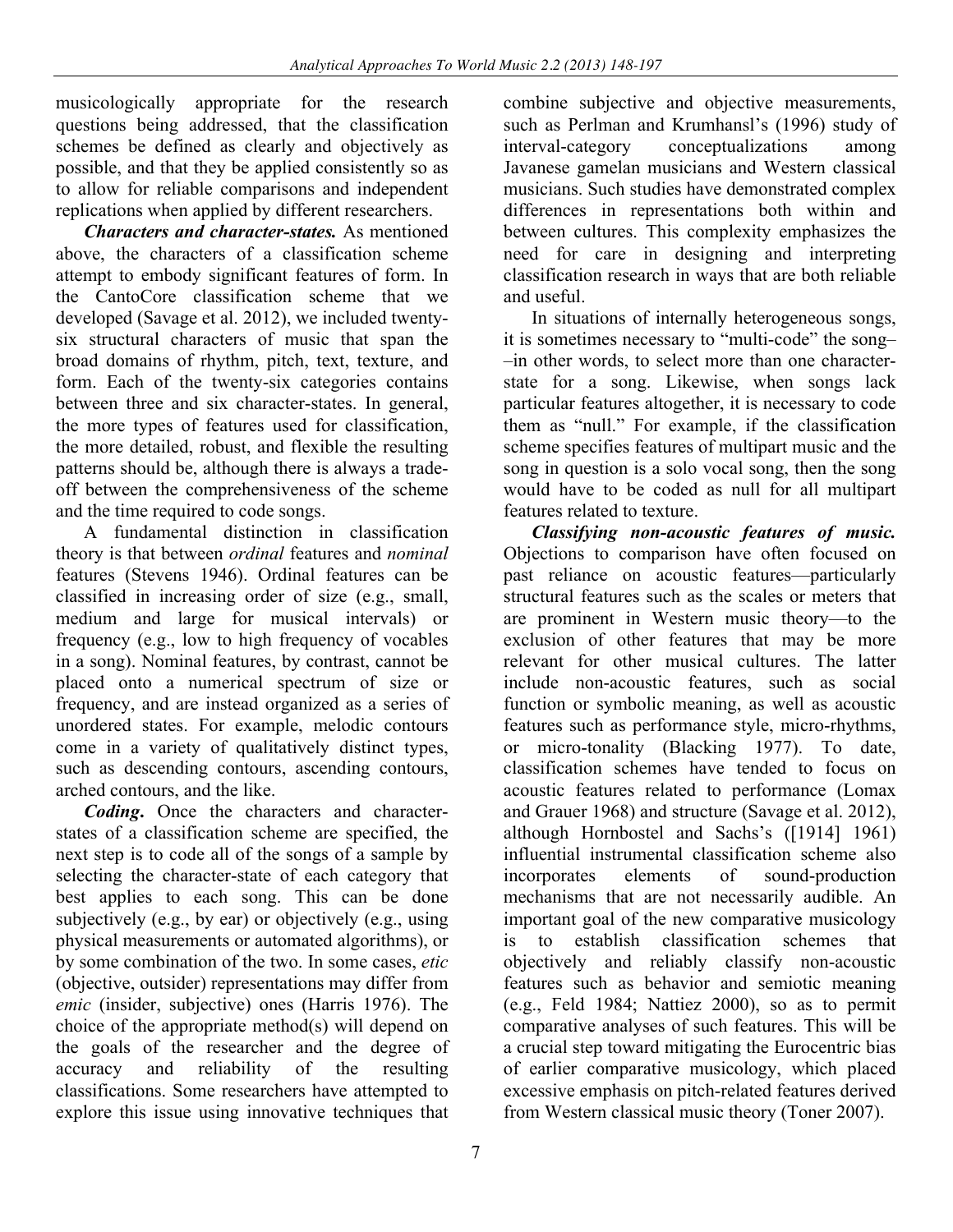# *d) Quantification*

A principal goal of classification is the establishment of clusters of stylistic similarity, either within or between cultures. This is analogous to the establishment of language families (Greenberg 1957; Lewis 2009) or other types of families of similarity. Taking comparison seriously requires moving beyond simple dichotomies—such as same/different or present/absent—and instead examining the *degree of similarity* between songs and the *relative frequencies* of features between cultures, as represented by the pie charts in Figure 1. Such an approach allows us to move beyond the "one culture = one music" model toward more nuanced geographic maps of musical style (Savage and Brown forthcoming), which in turn can be useful in elucidating the history of migrations and cultural interactions (see Issues 2 and 3 below).

As mentioned previously, classification proceeds through the generation of classification schemes comprised of key characters, each of which contains multiple character-states. These schemes are then used to code the songs that make up the sample under study. Using this coding information, the next step is to apply statistical *clustering techniques* to the data in order to measure musical similarity among the songs in the sample and to group those songs into clusters of similarity. It is then possible to look at these clusters *a posteriori* and infer the classification features that unite the songs of a cluster and hence distinguish that cluster from others. For example, one cluster might contain the predominantly monophonic songs of the sample while another cluster might contain the predominantly polyphonic songs. However, since classification schemes are multidimensional, clusters tend to differ from one another in a multidimensional manner. In other words, clusters can be thought of as conglomerations of musical features and hence as stylistic song-types. We have coined the term *cantogroup* in our work to describe stylistic song-types derived from classification procedures (Savage and Brown forthcoming).

The next step is to examine geographic patterns of musical style and to create *musical maps*. The simplest way to do this is the method shown in

Figure 1, namely to visualize the relative frequencies of the cantogroups in the form of a pie chart for each defined geographic or cultural grouping. For example, Savage and Brown (forthcoming) identified five major cantogroups among 259 songs from twelve indigenous populations of Taiwan. This was visualized by showing pie charts over the geographic zone for each population, where each pie represented the relative frequencies of the five cantogroups for the musical repertoire of that group. This can also be done for any individual character (e.g., mapping the relative frequencies of different meter types).

A major critique of comparative work in musicology is that it focuses on *between-culture diversity* at the expense of *within-culture diversity* in musical style. One solution to this problem has been to adapt analytical techniques from fields such as population genetics (Excoffier, Smouse, and Quattro 1992) in musically appropriate ways so as to examine this issue in a quantitative manner. For example, Rzeszutek et al. (2012) found that the level of within-culture musical diversity was strikingly higher than that of between-culture diversity (98% vs. 2%, respectively), as measured using twenty-six structural features and a sample of 421 traditional songs from indigenous populations in Taiwan and the Philippines. In other words, only 2% of the musical variability could be attributed to systematic differences between cultures, while 98% was due to within-culture diversity. This provided empirical support for the claims of theorists defending the importance of within-culture diversity in comparative analyses (Henry, 1976; Feld 1984). However, it also showed that the between-culture component of this diversity was highly statistically significant  $(p < .001)$  and was thus capturing real musical differences between cultures.

## *2) Cultural Evolution of Music*

*What are the mechanisms of musical change and stasis? How and why do musical forms emerge, become extinct, or give rise to other forms over time?*

The study of music's cultural evolution deals with the basic issue of how musics change over time and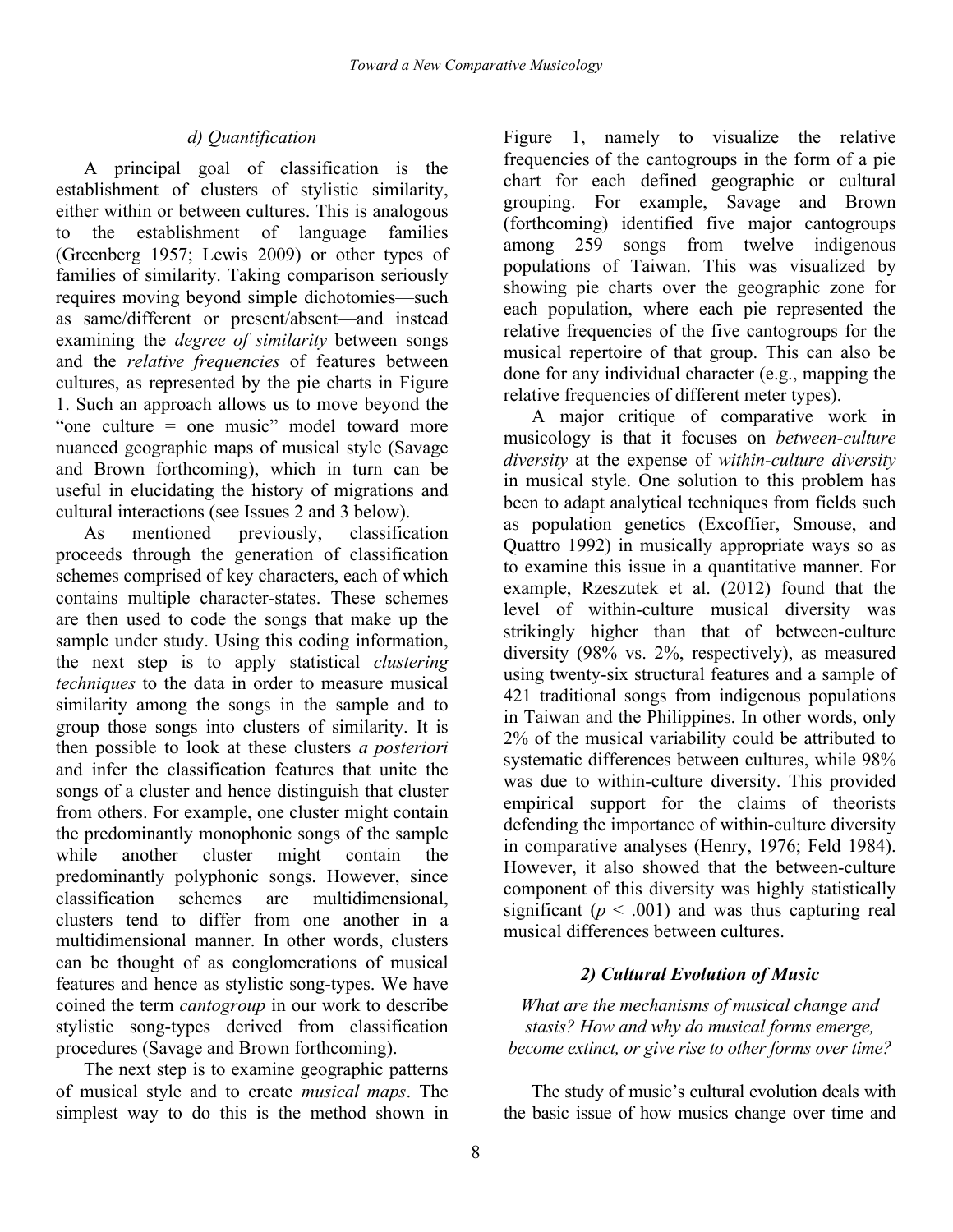location. As such, it is nearly synonymous with the conventional concept of "music history." While classification (Issue 1 above) can proceed by describing musical relationships in terms of *phenetic* (surface) similarities, cultural evolution is largely concerned with the *phylogenetic* (evolutionary) mechanisms underlying these similarities. This has long been a topic of interest to ethnomusicologists intrigued by situations where the same musical "surface structure" originates from very different "deep structures" (Blacking 1971).

The term "cultural evolution" has long provoked a hostile reaction among ethnomusicologists and cultural anthropologists, who associate it with outdated Spencerian notions of progressive evolution––in other words, with the ladder-like progression of cultures from simple to complex over historical time (Spencer 1875). The modern-day field of cultural evolution has long since abandoned such assumptions and has instead capitalized on the many methodological and theoretical advances from evolutionary biology that have improved our understanding of the mechanisms of and constraints on cultural change (Cavalli-Sforza and Feldman 1981; Boyd and Richerson 1985; Whiten et al. 2012). For example, linguists have developed sophisticated models of historical diversification and phonological change among language families such as Indo-European and Austronesian by utilizing detailed historical linguistic databases of hundreds of existing languages and comparing this linguistic information with reconstructions of ancient texts and artifacts that have been reliably dated (Levinson and Gray 2012). These methods could be profitably adapted to music to explore similar questions of cultural evolution that have long interested ethnomusicologists, although it is crucial to remember that music evolution does not necessarily mirror the patterns of languages, genes, or any other system (see Issue 3 below).

The official definition of "folk music" adopted in 1955 by the International Folk Music Council endorsed an explicitly evolutionary framework:

Folk music is the product of a musical tradition that has been *evolved* through the process of oral transmission. The factors that shape the tradition are: (i) *continuity* which links the present with the past; (ii) *variation* which springs from the creative impulse of the individual or the group;

and (iii) *selection* by the community, which determines the form or forms in which the music survives. (International Folk Music Council 1955:23; our emphasis)

This definition included all three major evolutionary mechanisms of transmission ("continuity"), variation, and selection. Sadly, this evolutionary framework has not been widely adopted. Here we detail how it could help in the study of music's cultural evolution.

# *a) Mechanisms of transmission*

Evolutionary transmission can occur in diverse manners, the main types being referred to as *vertical*  (between generations; e.g., parent-child) and *horizontal* (within generations; e.g., peer-peer). Additionally, *convergent evolution* can cause the same feature to arise independently in the absence of transmission, often due to similar functional constraints or selection pressures. All of these mechanisms occur in both cultural and biological evolution, although their relative importance is subject to debate (Kroeber 1948; Doolittle 1999; Tëmkin and Eldredge 2007; Gray, Bryant, and Greenhill 2010). Evolutionary transmission has traditionally been modelled as a branching *tree*, emphasizing vertical transmission (as represented by the solid arrows in Figure 1). However, scholars of both cultural and biological evolution have recently explored horizontal transmission as well (see the dashed arrows in Figure 1) using models such as *networks* (Bryant and Moulton 2004), *jungles* (Tehrani, Collard, and Shennan 2010), and *admixture* algorithms (Pritchard, Stephens, and Donnelly 2000).

# *b) Mechanisms of variation*

We will now discuss music's cultural evolution in terms of the two basic evolutionary processes of *variation* and *selection*, which are in turn crucial for interpreting historical and geographic patterns of migration and cultural contact, as outlined in Issue 3. The first process deals with musical forms themselves, and explores the mechanisms by which different musical variants arise. The second topic (described in Issue 2c) examines the social forces that determine which musical variants get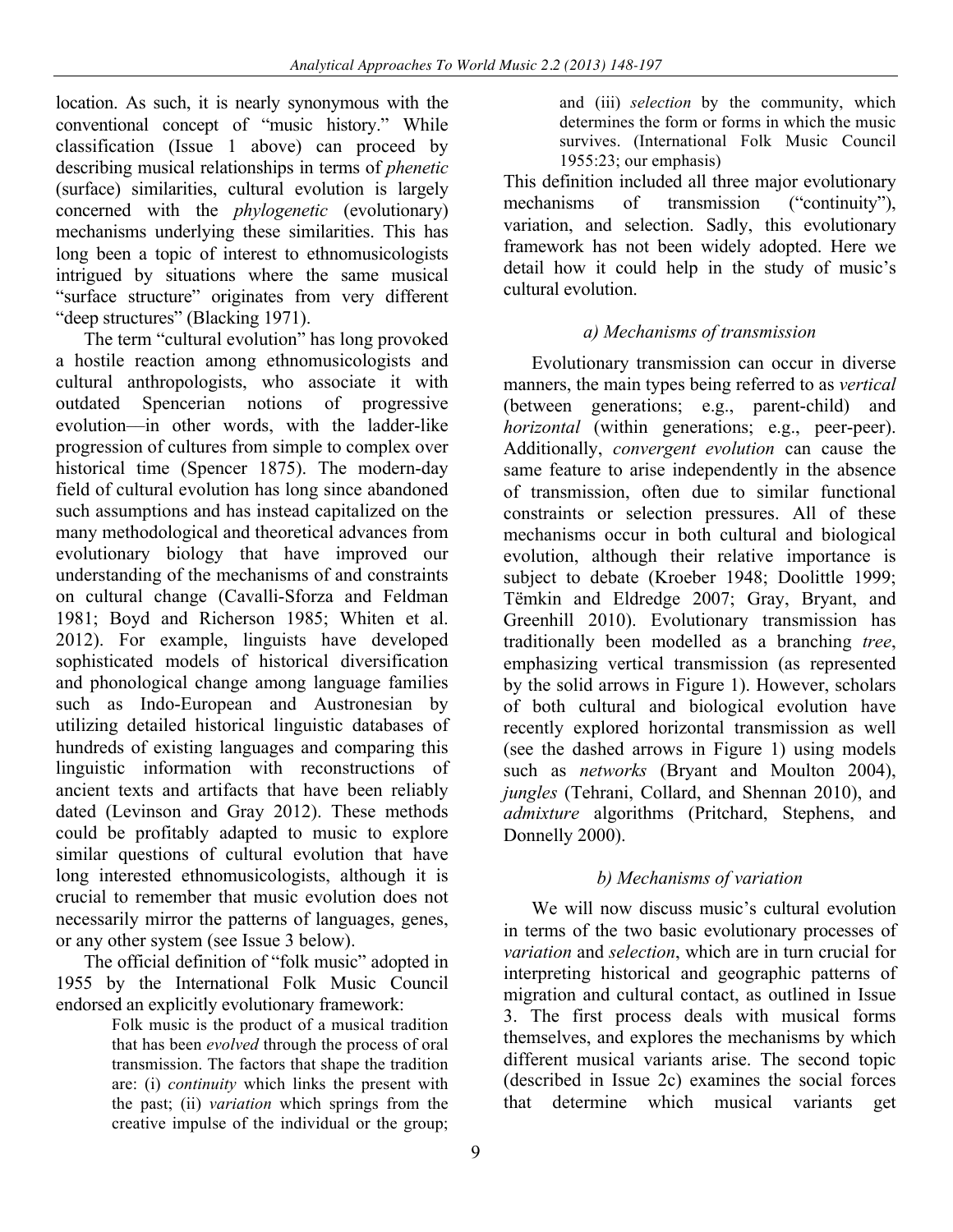transmitted to future generations and which ones die out.

The random genetic process of *mutation* that generates genetic variation in human populations has clear analogues in musical copy errors. These errors can occur in orally transmitted musics to give rise to the well-known diversity of folk song variants (Seeger 1966) or they can occur in notated musics, such as when copy errors accrue over time in published scores of Western classical works. In distinction to this random process are directed processes of *innovation* and creativity that are not found in biological evolution, such as when composers or performers intentionally introduce completely new variants that were not present in previous generations. In most cases, such variants are not created *de novo* but instead arise through modifications of existing material. These modifications often involve a borrowing or imitation of elements from other works. When such borrowing occurs on a cross-cultural scale, the result can be the generation of a new blend or fusion (syncretism). Well-known examples of this are African-American and Latin-American musical blends that include elements of both African and European music styles (Herskovits 1945; Merriam 1964), or the incorporation of Asian musical features into Western music by composers such as Debussy.

A fundamental issue for the analysis of musical variation involves the dependency relationships among the musical features. Does a change in one musical feature lead obligatorily to changes in other features or can each feature change independently of others? To take one example, tonal features such as scales can change independently of rhythms, such that European scales can be readily combined with African rhythms. By contrast, introducing a fixed-pitch instrument like a piano into a non-Western ensemble tuned to a microtonal scale system will often force the ensemble to conform to Western tuning, such as occurs in a large variety of ethno-pop fusion genres. These examples are simple but they highlight the need to understand the dynamics of musical blending and the processes by which musical features can combine across stylistic boundaries to create new musical variants.

From a geographic perspective, intercultural blends can occur as the result of two major processes. First, they can occur through the movement of people, such as occurs through migration, conquest, or the journeys of itinerant musicians. In such cases, musical blends occur because the bearers of different musical traditions come into direct social contact and are able to influence one another. However, in recent times, music has shown a striking ability to diffuse in the absence of musicians, most notably through mass media distribution routes (Appadurai 1996). Hence, one of the major effects of globalization in recent years has been the spread and admixture of diverse musical styles from around the globe, often but not always accompanied by the loss of traditional musical styles (Lomax 1977). This can occur quite readily in the absence of direct social contact with Western musicians.

The geographic dispersion of musical styles through migration was a major topic of study of the early comparative musicologists, and the new comparative musicology is no less committed to this issue, not least since the modern study of human migrations offers a host of new quantitative tools to date prehistoric population movements (see Issue 3 below). The early work on *Kulturkreis* (culture circles) models and diffusionism was criticized for placing an undue emphasis on the movement of music independent of people. In addition, notions of musical *monogenesis* led to the dangerous assumption that the appearance of similar features in different cultures could be considered the result of shared ancestry (Nettl 2005). Contemporary cultural-evolutionary models acknowledge instead the importance of *convergent evolution* (polygenesis), the idea that the same innovation can arise independently in different locations, either by chance or due to similar constraints. The complementary phenomenon is also quite prevalent, namely that neighboring communities that do have shared ancestry can develop highly divergent musical styles over time due to factors related to geographic isolation or the desire to set themselves apart from neighbors ("schismogenesis;" Bateman 1935). These examples highlight the general benefit of performing comparative analyses on a regional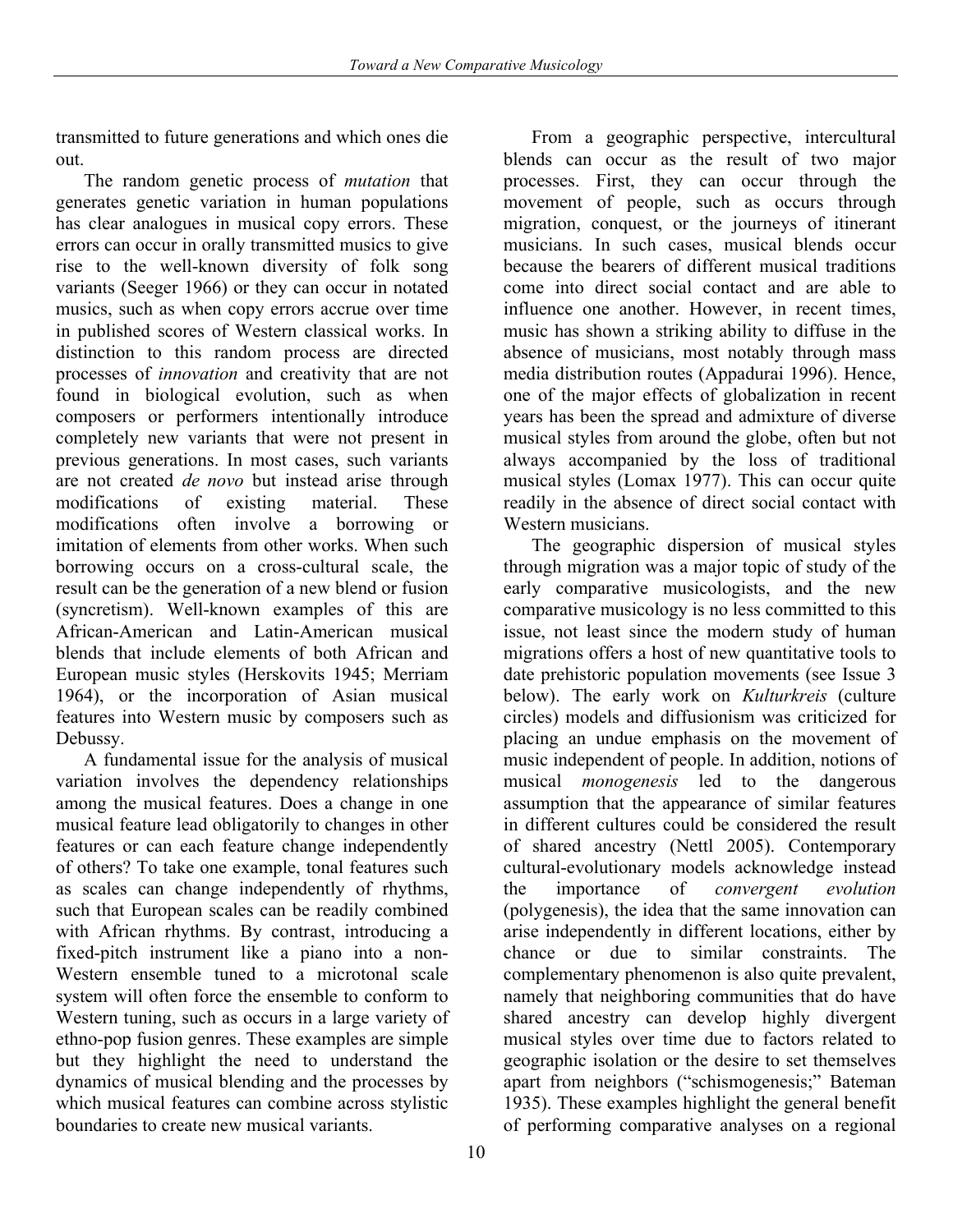level, rather than doing remote comparisons (Issue 1), and of analyzing the movement of music in light of the movement of peoples, as discussed in detail in Issue 3 below.

#### *c) Mechanisms of selection*

The generation of new variants does not, in and of itself, guarantee that these variants will become stable components of a culture's musical repertoire. So, it is important to consider the social forces and selection mechanisms that allow certain variants to be transmitted to future generations and others to die out. This is generally conceptualized in cultural evolutionary models as a process of "cultural selection" analogous to natural selection but acting on cultural variants instead of biological species (Durham 1991; Mesoudi 2011). This process of selection can be analyzed as a change in the *relative frequencies* of particular musical variants over time.

The most ubiquitous and directionless process is referred to as *drift*, by which the frequency of variants changes due to random sampling effects, such as the whims of a performer on a given day. However, most of the time, decisions about transmission are *biased* such that some variants have a greater probability of being selected than others. In these cases, selection pressures are described by theorists as being either *directional* (e.g., music becoming more appealing to listeners over time; MacCallum et al. 2012), *stabilizing* (i.e., reducing variability, as Serrà et al. 2012 argue has occurred for chord progressions in Western pop music since 1955), or *disruptive/diversifying* (i.e., increasing variability by favoring extreme styles, as occurred in twentieth-century modernist music; Ross 2007).

These transmission biases can, in some cases, be *content-dependent*, such as when music is favored due to its intrinsic aesthetic properties. The lack of such intrinsic aesthetic appeal has been proposed as an explanation for the inability of much post-tonal twentieth-century music to find a wide audience (Ross 2007). In many cases, however, *contextdependent* biases occur, important examples being "conformist bias" (i.e., the copycat tendency to favor cultural variants that are currently widespread in the population) and "prestige bias" (i.e., the tendency to favor cultural variants associated with

highly regarded individuals, such as celebrities or political elites), which exert effects above and beyond the intrinsic features of the music itself (Boyd and Richerson 1985; Mesoudi 2011). Context-dependent biases are particularly notable in politically or economically motivated forms of musical selection, such as those associated with globalization, colonization, or conquest, including propaganda, censorship, or even genocide (Brown and Volgsten 2006).

Overall, through the cultural-evolutionary processes of transmission, variation and selection, the relative frequencies of cultural variants change over time and location. Sometimes, completely novel variants appear out of the blue and show transient spikes in frequency—such as occurs with songs on "viral" YouTube videos—and, in other cases, enduring components of a culture's musical heritage become outlawed overnight due to radical acts of political censorship, such as occurred with the music of Mendelssohn in Nazi Germany (Levi 1990; Haas 2013).

## *3) Music and Human History*

#### *How can music be used as a tool for the reconstruction of human history?*

The issue of "history" has two complementary facets in comparative musicology. The first deals with *music history*, i.e., how music itself undergoes changes over time and location. It examines both changes occurring within a single location and the geographic dispersion of musical styles, including the blending of styles that occurs as a result of cultural interaction. The combination of the two helps explain the geographic patterns in musical maps of the world. The second facet deals with *human history* and how music can serve as a tool to aid in the reconstruction of population history, including patterns of migration and interaction that have occurred from recent times all the way back to the migration of humans out of Africa tens of thousands of years ago.

The first topic was covered in our discussion of cultural evolution in Issue 2 above, where we discussed the mechanisms of both musical change (e.g., random mutation, directed innovation, drift, borrowing, blending) and geographic dispersion of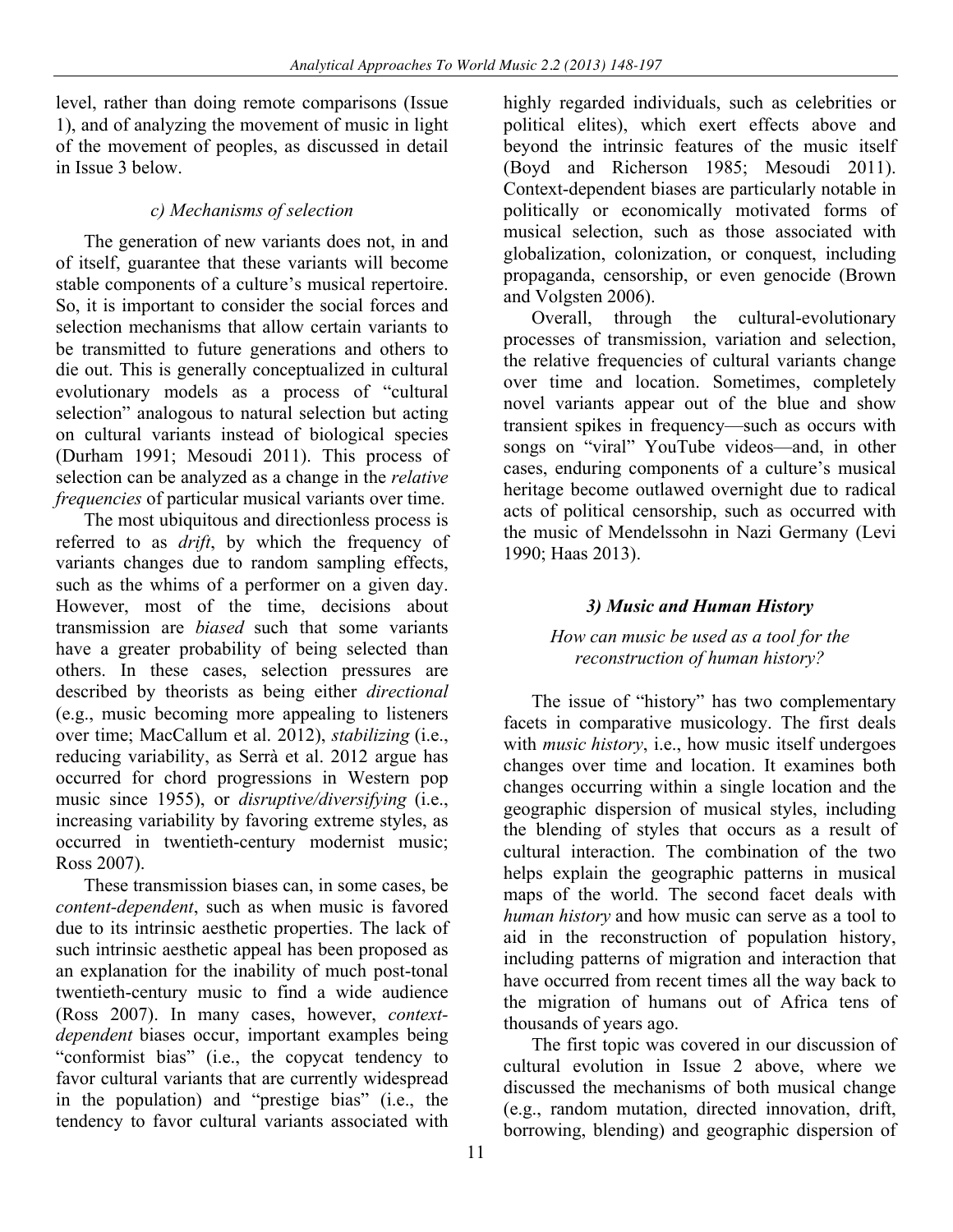musical styles (e.g. migration/diffusion, colonialism, globalization). Therefore, the study of music's cultural evolution and the study of music history are isomorphic.

With this background, the key question for this issue becomes: Given an understanding of the mechanisms of musical change and the geographic distribution of musical styles across world regions, how can we use these historical and geographic patterns as an analytical tool to shed light on the history of human populations more generally? A number of biological and cultural features have been used successfully as markers of human population history spanning the course of tens of thousands of years. These features include genes (such as mitochondrial, Y-chromosome, and autosomal DNA), languages, physical artifacts (e.g., pottery), and historical documents (Cavalli-Sforza et al. 1994; Bellwood and Renfrew 2002; Diamond and Bellwood 2003). Music has an amazing but untapped potential to complement these other markers.

Using music to explore population history requires not only an appropriate sampling procedure, classification methodology (Issue 1), and understanding of musical change (Issue 2), but also a comparative methodology that allows us to examine *correlations* (or conversely *dissociations*) between music and other markers of human history. In other words, we need methods that can allow us to quantify the extent to which geographic patterns of musical style correlate with geographic patterns of genes, languages, and other markers (Mantel 1967; Pamjav et al. 2012; Brown et al. forthcoming). If such correlations can indeed be shown to exist, how can we account for them? Standard models of coevolution in population genetics contrast a *branching* model of shared ancestry and migration (Cavalli-Sforza et al. 1988; Cavalli-Sforza, Menozzi, and Piazza 1994) with an *isolation-by-distance*  model by which genes and other features diffuse between geographic neighbors, possibly independently of one another (Wright 1943). These models differ based on the degree of borrowing between neighboring populations and the time of origin of shared features, with important

consequences for interpreting correlations between music and other markers.

Previous work in comparative musicology has already begun to examine how the patterns of musical diversity across regions can be used to trace human migrations across vast spans of time and geography (Lomax 1968; Erickson 1976; Nattiez 1999; Callaway 2007; Pamjav et al. 2012; Brown et al. forthcoming). Most controversially, Grauer (2006, 2011) proposed that a distinctive form of hocket polyphony found in modern-day music of Central African Pygmies and Khoisan "Bushmen" is a musical marker of the spread of humans out of Africa dating back tens of thousands of years, although this hypothesis has been disputed (Stock 2006; Leroi and Swire 2006). On a more recent time scale, ethnomusicological studies of musical diasporas during the past few hundred years suggest that music is deeply integrated into broader cultural migrations, even when native languages are replaced (Turino and Lea 2004). In some cases, diasporic communities preserve traditional musical styles more faithfully than do the homeland cultures (Sharp 1932; Miller 2009). In contrast, longdistance diffusion of musical styles through, for example, globalization, can result in situations whereby music is dissociated from actual population movement and thus from the people who make it. This has occurred particularly following the rise of nation-states, world religions, global economies, and the "culture industry" (Adorno and Bernstein 2001; Anderson 1991; Appadurai 1996). The fact that music can diffuse independently of population movements (i.e., migration) means that it is important to analyze musical and non-musical markers independently before attempting to compare them, thereby avoiding circular arguments. In addition, different types of musics or musical features might reflect different layers of history, as seen by the joint presence of contemporary pop, Christian hymns, and pre-contact musical styles throughout Oceania (Nettl et al. 1998).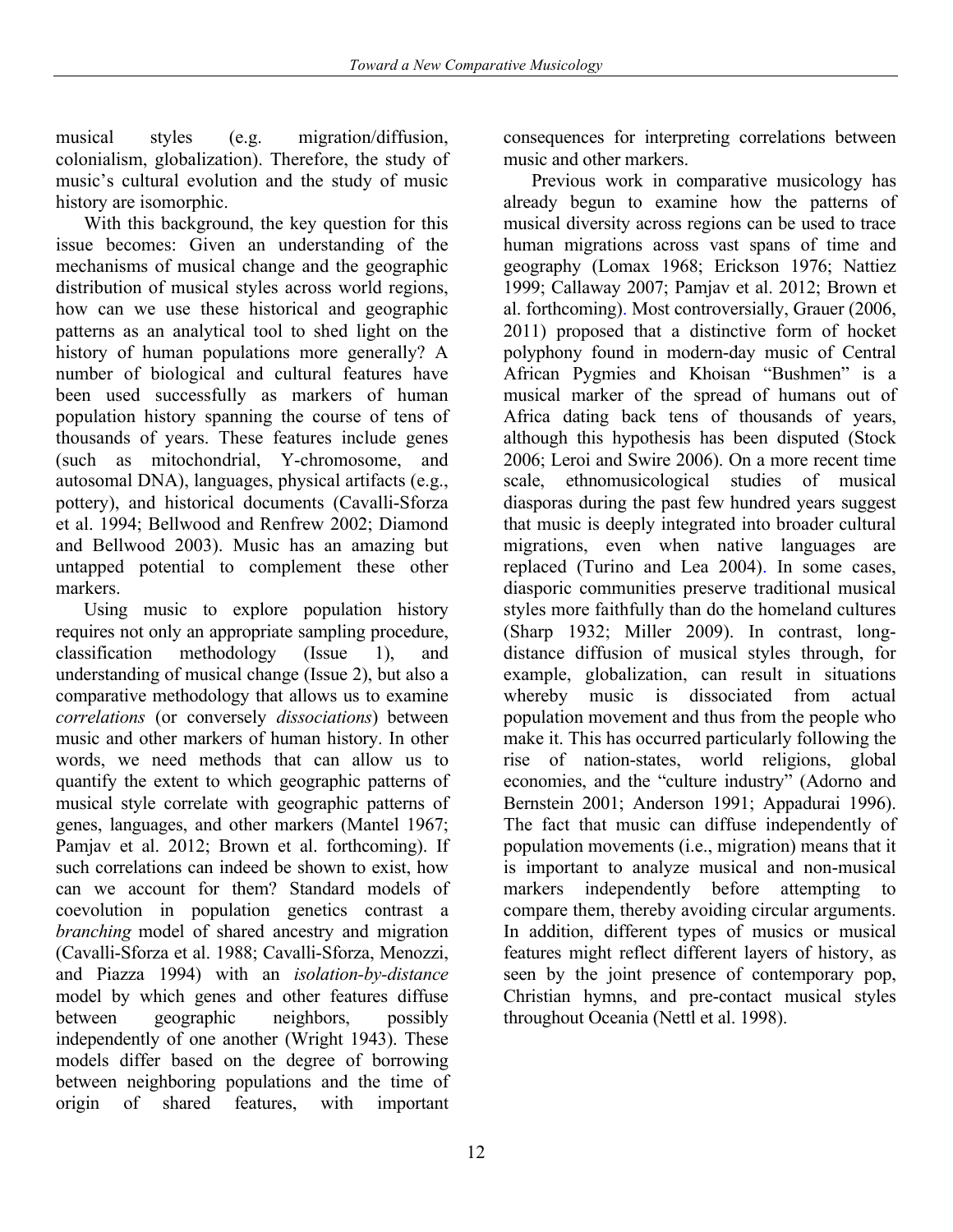## *4) Musical Universals*

#### *Which musical features are found most universally across cultures, and which are more variable and culture-specific?*

The topic of universals applies not just to musical sound alone but to all aspects of musical behavior and meaning as well (see Issue 1). Therefore, it is just as reasonable to examine universal trends in performance contexts, gender roles, and song texts as it is in features such as the rhythmic patterns and scales that emanate from these behavioral practices (Brown and Jordania 2013). In addition, any approach to musical universals is critically dependent upon how we choose to describe and classify music, as outlined above in Issue 1 about classification features.

The quest for musical universals is one of the key objectives of comparative musicology. While many different types of evidence can be used to bolster arguments about universals, the study of musical universals must be based, first and foremost, on cross-cultural analyses of music and musical behavior. It cannot be based exclusively on cognitive psychology, child development, neuroimaging findings, evolutionary arguments, or comparisons between human and animal behavior. All of those findings can provide critical support to arguments about musical universals, but the basic evidence must come from synthesizing information from the musics of as many cultures as possible. In other words, *musical universals are the proper domain of comparative musicology* and are one of its most important products.

## *a) Types of universals*

The strongest objection that has been put forth in opposition to the concept of musical universals is that universals have to be absolute and exceptionless. In reality, there is no feature of human behavior or human culture that is absolute, and yet this has not stopped scholars in most disciplines of the human sciences from discussing cross-cultural trends in these areas. Universals are a common topic of discussion in linguistics (Greenberg 1966; Chomsky 1981; Good 2008) and anthropology (Brown 1991), among many other disciplines. The important point is that the

universals identified in all of these areas are *statistical* and probabilistic. They represent reliable cross-cultural *trends*, not absolutes. Thus, for example, Brown and Jordania (2013) proposed a "gradient of universality" in their listing of seventy putative cross-cultural universals of musical sound and behavior, ranging from what they called "conserved universals" (the most prevalent) such as octave equivalence, to "predominant patterns" such as religious/ritual contexts for musical performance, to "common patterns" such as the use of aerophones in a culture's instrumental ensemble. There are of course exceptions to all generalization in all fields, but the existence of exceptions—and of diversity more generally—should not preclude serious discussion of cross-cultural trends.

The study of musical universals includes an analysis of *conditional* or *implicational* universals, where combinations of features are commonly associated with one another cross-culturally, whether or not each feature on its own is unusually common. It also includes individual features that are highly prevalent all on their own, called *nonimplicational universals.* For example, the association of isochronous meters with group performance mentioned by Brown and Jordania (2013) would qualify as an implicational universal, whereas the prevalence of isochronous meters would be a non-implicational universal.

## *b) Causes of universality*

To the extent that reliable cross-cultural trends can be shown to exist as a result of detailed comparative analyses, two types of explanations cultural and biological—are typically put forward to account for them. We can think about these factors as reflecting shared history versus shared genes, respectively. As expounded in Issue 3 above, many manifestations of culture, including songs and instruments, have diffused throughout the world via historical processes of migration and contact. Thus, the analysis of cross-cultural trends needs to account for the degree of relatedness between the cultures, an issue known as "autocorrelation" or "Galton's problem" (Naroll 1961). When trends exist even after controlling for historical relatedness, a common biological explanation of universality is that the trait is encoded at the genetic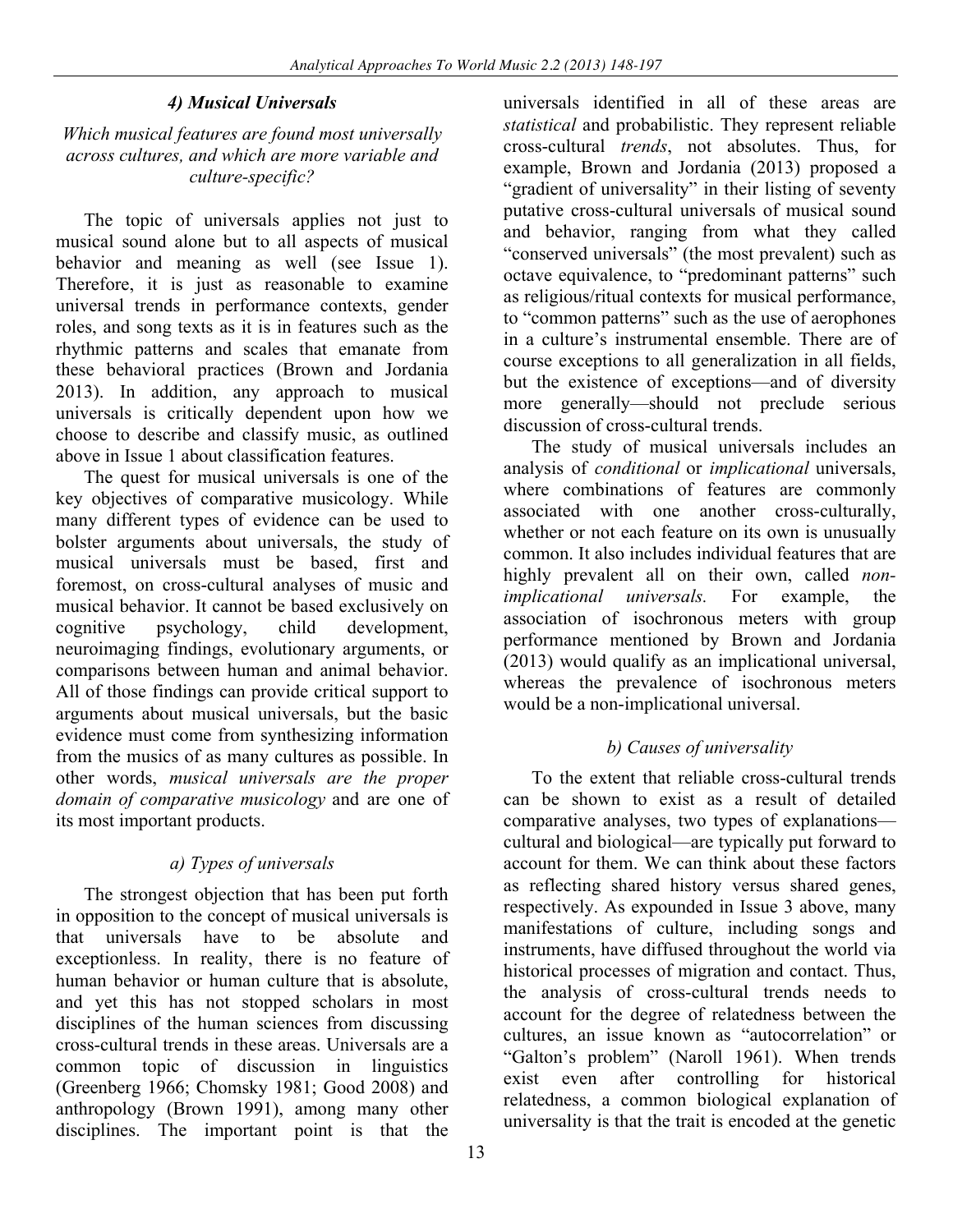level (i.e., it is hardwired into the brain) and that it is a biological feature of our species as a whole, usually due to natural selection processes (elaborated in Issue 5 below; Barkow, Cosmides, and Tooby 1992). This need not be conceptualized as hard-core determinism, but as a series of "constraints" that have a moderating effect on the form that the behavior can take.

As with any nature-nurture dichotomy, these biological and historical explanations are not necessarily mutually exclusive. One important factor that straddles biological and cultural constraints relates to *convergent evolution* due to similar selection pressures arising from similar environmental or cultural conditions (discussed in Issues 2a and 2b). For example, some evidence suggests that male performers tend to outnumber female performers throughout the world, but it appears likely that this is due more to the crosscultural prevalence of patriarchy than to any biological constraints on female musicality (Koskoff 1987).

Like the existence of diversity, this complexity does not inherently doom the analysis of musical universals, but it does necessitate great care in sample selection, analysis, and interpretation. Regarding sample selection, we talked about regional versus remote comparison in relation to song sampling for comparative projects (Issue 1b). It is interesting to point out how these two types of comparison have been employed to support arguments for universality mechanisms. Regional comparisons have generally been used to support cultural explanations, whereas remote comparisons have generally been used to bolster arguments about biological constraints.

# **5)** *Biological Evolution of Music*

#### *What is music, and how did it evolve? What are the fundamental functions of music for the human species?*

Biological approaches to music evolution focus on two related issues: origins and functions (discussed in 5a and 5b, respectively). During the Enlightenment, it was commonplace to discuss

music's origins. Condillac (1746/1971) and Rousseau (1781/1986) wrote popular essays in the eighteenth century about the origins of music and about music's evolutionary connection with language. Enthusiasm for the topic continued unabated into the nineteenth century, first with the writings of Spencer (1857, 1890) and Darwin (1871, 1872) in England, and later with the writings of the early comparative musicologists in Germany (e.g., Stumpf 1911/2012). However, after the decline of comparative musicology in the mid-twentieth century, the topic of music origins all but disappeared from musicological discussion.

There has been a resurgence of interest in music evolution in recent years (Wallin, Merker, and Brown 2000), but much of it has come from evolutionary psychology and music cognition, rather than from musicology. In addition, much of the evidence being presented to validate evolutionary hypotheses is based solely on Western music, which is being employed in experiments examining perception, brain activation, and child development in Western subjects. What is missing is a cross-cultural database of musical behavior that could provide a more balanced testing ground for evolutionary hypotheses of music making. It is here where our new perspective on comparative musicology offers great promise in providing the appropriate data for evaluating evolutionary hypotheses.

# *a) Origins*

Structural (or phylogenetic) approaches consider the evolutionary history of the human species and provide proposals for how music might have emerged in anatomically modern humans over the course of perhaps millions of years. Many phylogenetic models focus on the evolutionary relationship between music and language: Did the two evolve independently or in tandem? Enlightenment thinkers like Condillac and Rousseau argued strongly that these evolutions were intertwined, and more recent thinkers have adopted similar ideas, including the view that song and speech sit along a single *musilinguistic continuum*, rather than being completely independent processes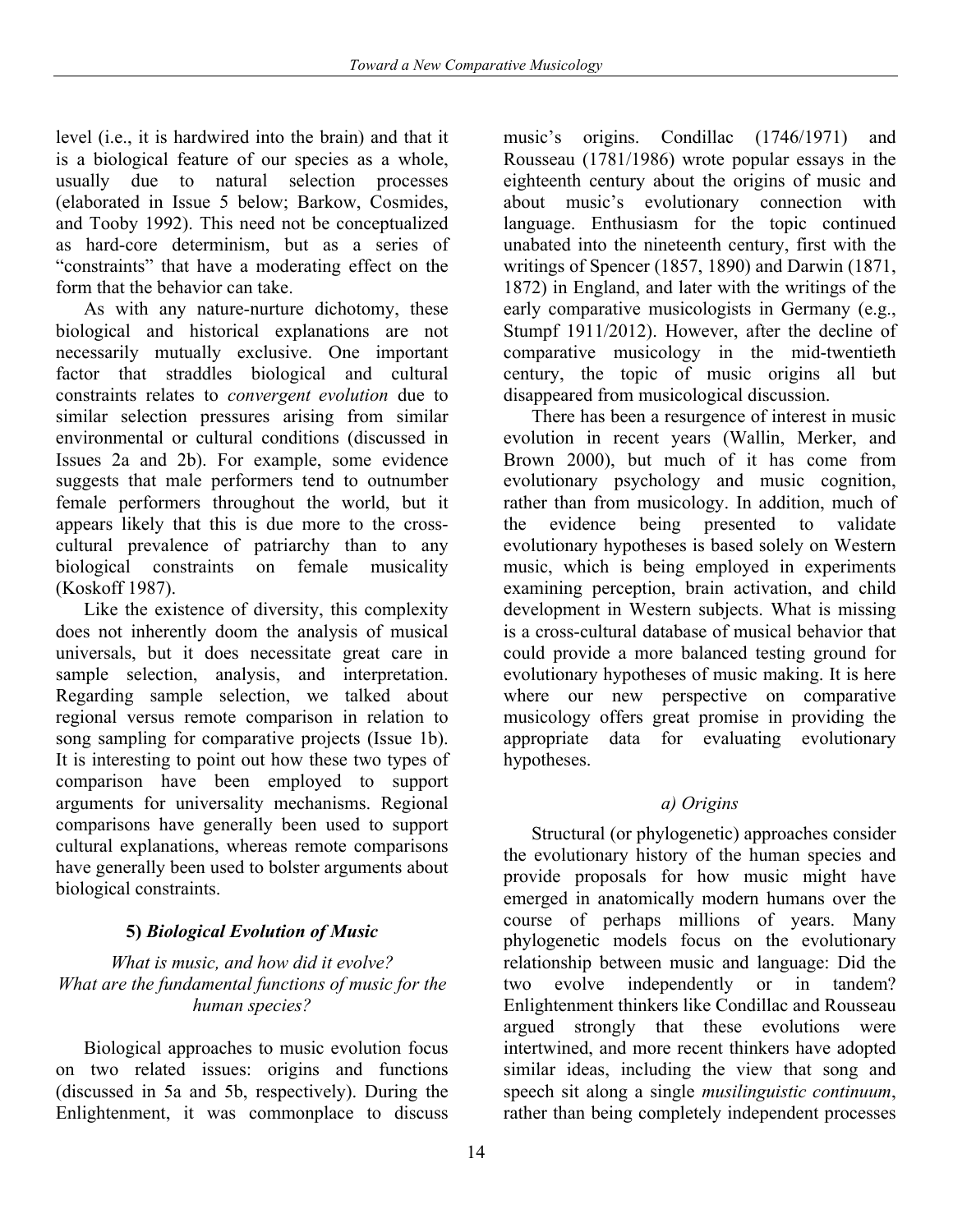(Brown 2000a; Mithen 2005; Savage et al. 2012). Such an evolutionary hypothesis is in no way inconsistent with music and language having *domain-specific features* (Peretz and Coltheart 2003).

Phylogenetic approaches often look to animal models of music-like phenomena. For example, primate models of human behavioral evolution provide clues regarding social capacities that may have underlain musical evolution, including interactive features related to group structure and social calling. Likewise, acoustic models of animal vocalization in more distantly related species especially the socially learned songs of some birds and whales—provide useful information that allows us to distinguish *analogy* (independent evolution) from *homology* (shared ancestry) in the evolution of music. Overall, the combination of cross-species and cross-cultural work will permit a deep understanding of the biological underpinnings of musicality, such as common genetic/neural constraints on vocal learning (Jarvis 2004) and metric entrainment (Patel et al. 2009; Schachner et al. 2009), or genetic contributions to individual differences in musicality (e.g., "congenital amusia"; Peretz et al. 2002).

A major shortcoming in early comparative musicology was the assumption that contemporary tribal cultures, such as hunter-gatherer cultures, represent the ancestral state of human behavior and thus can serve as models of ancient humans (Nettl and Bohlman 1991). The degree to which this is true continues to be a topic of heated debate (Marlowe 2005). However, it has become clear that applying detailed knowledge of population history to such matters (Issue 3) allows for much stronger conclusions when evaluating hypotheses about origins. For example, while there may be truth to Grauer's (2006) theory that musical similarities between Pygmies and Bushmen reflect ancient musical origins, testing such a theory requires sophisticated phylogenetic models that incorporate detailed cross-disciplinary information about both past and present diversity wherever possible. It cannot simply be based on assumptions of either biological or cultural "inertia" (Stock 2006; Leroi and Swire 2006).

## *b) Functions*

Functional or Darwinian approaches to music evolution consider the functional consequences of music for the individuals and groups that make music, i.e., how music might contribute to our *evolutionary fitness* and that of our ancestors in terms of both *survival* and *reproduction*. In other words, they look at the adaptive properties of music making as related to music's benefits and costs. (As mentioned in Issue 2a, our discussion of Darwinism here has nothing at all to do with the widely discredited Social Darwinism of the nineteenth century.)

While the evolution of language provides obvious survival advantages (Christiansen and Kirby 2003), music's apparent lack of individual survival value led Darwin (1871) to describe music as "among the most mysterious" faculties with which humans are endowed. This sparked a number of theories regarding the biological evolution of music (reviewed in Brown 2000b; Jordania, 2006, 2011; Fitch 2006; Patel 2008, 2010). While some theories view music as a non-adaptive byproduct of non-musical functions (Patel 2008)—such as language (Spencer 1890; Pinker 1997)—many see it as as an adaptive function that evolved through Darwinian mechanisms of *natural selection*. However, controversy has raged over whether music's adaptive properties operate at the level of the individual or the group. While few people support the position that music evolved due to its effects on individual survival *per se* (although see Jordania 2011 on defense against predation), Miller (2000) called for a revival of Darwin's (1871) hypothesis of *sexual selection* for music, which posits that music has its major adaptive effect on individual reproductive success. According to this view, music functions primarily as an aesthetic display used to attract mates and thereby increase the chances for reproductive encounters. This is in contrast to the hypothesis of *group selection* (or the related mechanisms of *kin selection* and *multilevel selection*), which argues that music's adaptive functions occur primarily at the group level, notably through its promotion of cooperation and cohesion (Brown 2000b; Cross 2003; Jordania, 2006, 2011), including the special case of mother-infant bonding (Trehub 2000; Dissanayake 2000). While the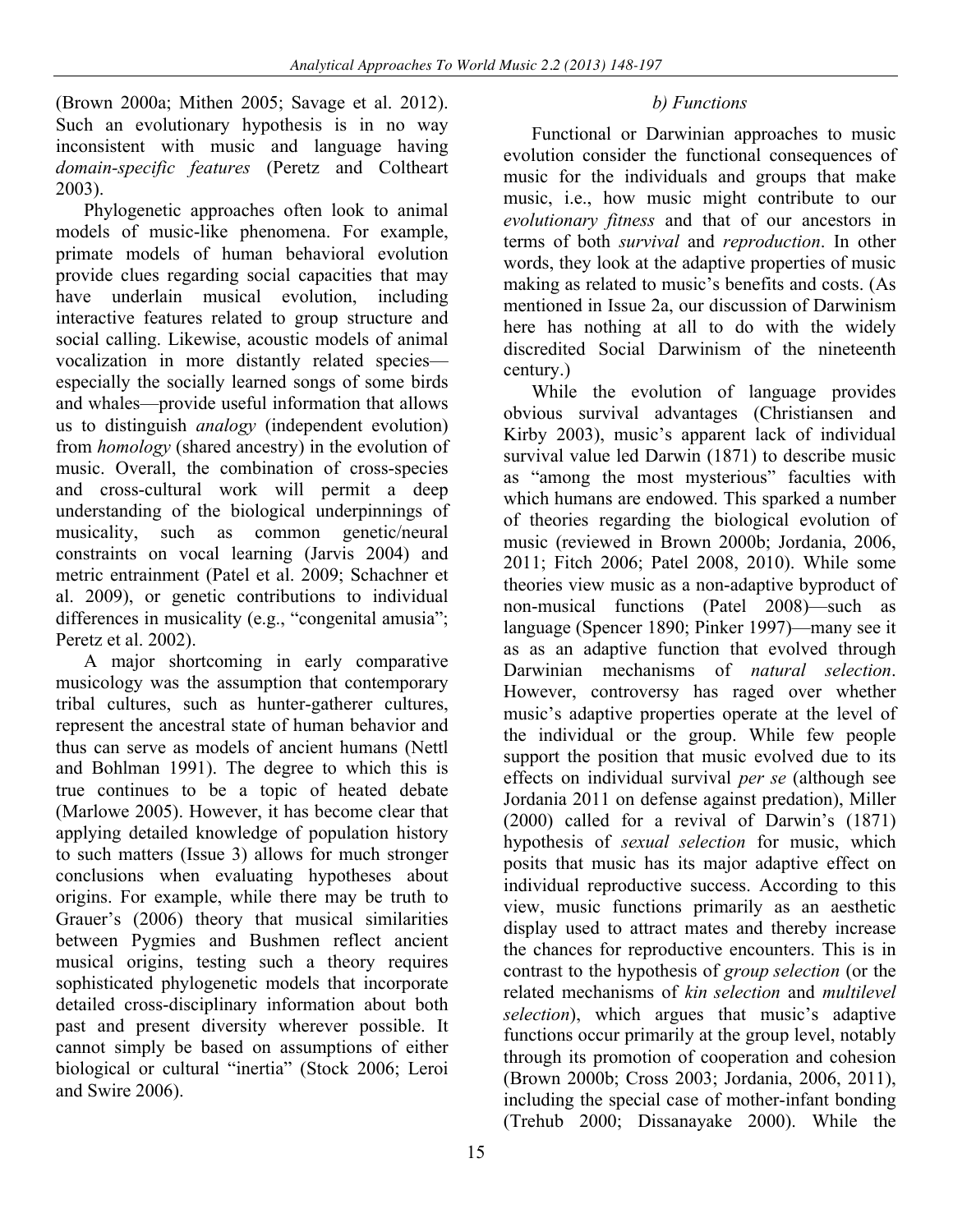anthropology of music has been strongly dominated by notions of group functionality for many decades (Merriam 1964; Nettl 2005), the very idea that natural selection can operate at a level beyond the individual organism is still highly contentious within the field of evolutionary biology (Okasha 2006; Wilson and Wilson 2007; Abbot et al. 2011).

Debates about music's evolutionary adaptiveness raise a host of important questions about how music is made—by which individuals, in what contexts, and to what ends. Music clearly serves a wide variety of roles within cultures, and so an evaluation of functional hypotheses about music requires cross-cultural ethnographic analyses of the contents, performers (e.g., gender), contexts, and audiences of musical performance. As per our earlier discussion of classification (Issue 1), such analyses have to examine the *relative frequencies* of behavioral patterns across cultures, with the aim of testing the predictions of competing selectionist hypotheses. For example, sexual selection hypotheses might predict that music is performed predominantly by men of reproductive age towards women of reproductive age in the context of courtship, with lyrics, body movements, and symbolisms suggestive of suitability for mating, as related to health, physical/technical prowess, or possession of resources. By contrast, group selection hypotheses might predict that music is performed predominantly by inclusive groups in contexts of collective importance, with texts designed to increase group cohesion or to resolve social conflicts, such as related to group identity, religious practice, communal work, or inter-group relations. Such controversies can only be resolved by detailed comparative analyses of musical behavior. Such analyses need to weigh the benefits of music making against the costs in terms of time, money, energy, and attracting unwanted attention. Ideally, they should also analyze actual fitness consequences in terms of average numbers of offspring produced as a function of generating and experiencing music.

Figure 2 provides a summary outline of key theoretical issues and terms in comparative musicology across the five issues discussed above. **Figure 2.** Summary outline of key theoretical issues and

#### **1) Classification, clustering, and maps of music**

- Musical sound, behavior, and concept
- Phenetic vs. phylogenetic classification
- *a) Units:* Notes; phrases; songs; genres; (ethnolinguistically defined) cultures; geographic regions
- *b) Sampling:* Inclusion criteria; sample size; remote vs. regional comparison
- *c) Features:* Characters; character-states; ordinal vs. nominal characters; emic vs. etic approaches
- *d) Quantification*: Degrees of similarity; relative frequencies; clustering; "cantogroups" (stylistic song-types); musical maps; within-culture vs. between-culture diversity

## **2) Cultural evolution of music**

- *a) Transmission:* Vertical vs. horizontal; convergent evolution; trees; networks; jungles; admixture
- *b) Variation:* Mutation vs. innovation; borrowing/imitation; blending; monogenesis vs. convergent evolution (polygenesis)
- *c) Selection:* Drift; directional vs. stabilizing vs. diversifying selection; content-dependent vs. context-dependent transmission biases

## **3) Music and human history**

- *-* Genes; languages; artifacts; documents
- Correlation vs. dissociation; branching coevolution vs. isolation-by-distance

## **4) Musical universals**

- *a) Types:* Statistical vs. absolute; implicational vs. non-implicational
- *b) Causes:* Cultural vs. biological
- **5) Biological evolution of music**
	- *a) Origins:* Musilinguistic continuum vs. domain-specific modules; homology vs. analogy
	- *b) Functions:* Natural selection; sexual selection; group/kin/multilevel selection

terms in comparative musicology (see text for details).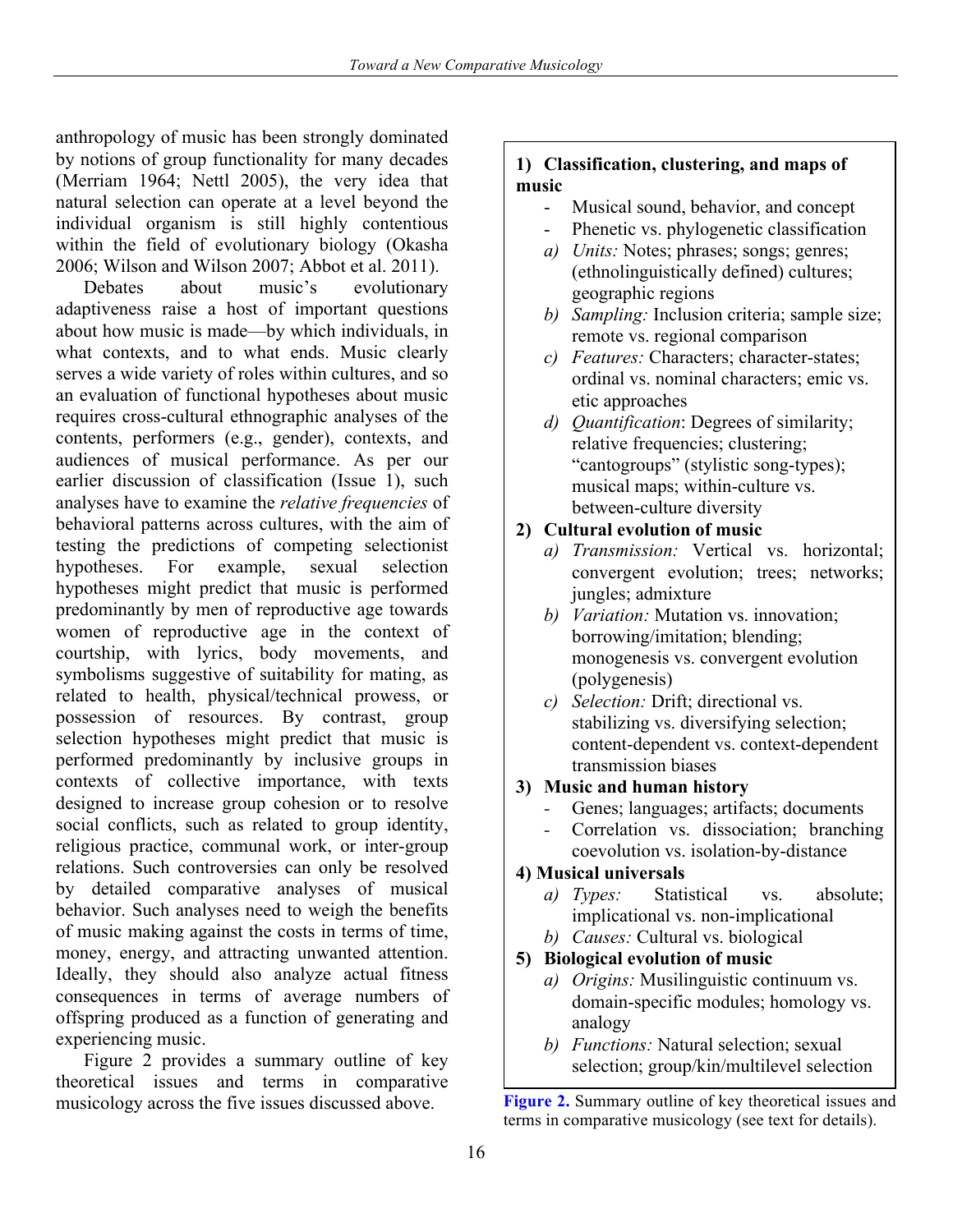## **PART II: OBJECTIONS TO COMPARISON**

The term "comparative musicology" often evokes a negative knee-jerk reaction from those who associate it with a host of methodological and ideological problems in the work of the early comparative musicologists. We hope that this article's description of the key research areas of our new framework for comparative musicology addresses many of these problems. However, since there is a long history of skepticism regarding musical comparison, we would like to specifically address the most common concerns. Many of these concerns have been addressed by others, most notably Alan Merriam (1982) in his objection to the anti-comparativist views of his contemporaries Mantle Hood and John Blacking.

*Complexity***.** One of the most common objections to comparison is that it is difficult to carry out. Understanding the music of one culture is challenging, and understanding the music of two cultures is even more challenging. In addition, understanding the music of two cultures using a common set of categories that can accommodate the diverse features of these musics is particularly difficult. This problem only becomes magnified as more cultures are included in the analysis. While this objection to comparison is valid, it is not constructive. Comparative musicology faces many of the same challenges as the comparative study of languages, genes, etc. The good news is that comparative musicology can take full advantage of theoretical and methodological advances made in those fields and adapt them to music.

*Sound vs. meaning.* A second common objection to comparison is that it places excessive emphasis on musical "sound" at the expense of the non-acoustic domains of "behavior" and "concept" (including meaning) that Merriam (1964) outlined. Historically speaking, this criticism has been a valid one, as the early comparative musicologists—many of them psychoacousticians—were particularly interested in acoustic features, such as scales, and had far better access to sound recordings and musical instruments than to ethnographic resources, such as field interviews or films. Hence, most of their analyses did not address the context or social meaning of music. However, in thinking about the new comparative musicology, we have argued

above that there is a great need to bring comparative methods to the study of musical behavior (Feld 1984) and meaning (Nattiez 1990), in exactly the same way that they have been applied to many other ethnographic domains outside of music, including social structure (Murdock 1967) and language (Levinson and Gray 2012).

*Politics.* Perhaps the strongest objection to comparative musicology comes from those who associate it with the political and ideological climate of scientific racism and eugenics that was prevalent in late nineteenth- and early twentieth-century Germany, the milieu in which comparative musicology had its roots (Rehding 2000). Such a criticism cannot be laid exclusively against the comparative musicologists, as many of the concepts that they adopted were prominent in the anthropology of their day. Discredited evolutionary notions, such as monogenesis, unilinear progressive evolution, and Social Darwinism, long predated the development of comparative musicology. Likewise, terminology such as "primitive" was endemic to scholarship of all kinds during that period. Darwin and others in nineteenth-century England referred to tribal peoples as "savages" and "barbarians," and even Bruno Nettl, one of the founding figures of the field of ethnomusicology, titled his first book *Music in Primitive Culture* (Nettl 1956). It would be misguided to reject historical scholarship entirely based on concerns about (what are now considered to be) outdated or racialist concepts without considering how we can productively adapt its aims and methods.

Careful reading of the works of figures such as Hornbostel (Wachmann, Christensen, and Reinecke 1975), and Sachs (1962) shows that they were absolutely fascinated by the music that they were describing. Their research, despite containing some outdated evolutionary theorizing, does not come across as disguised racism. They provide the first scholarly descriptions of non-Western music at exactly the time when the first recordings of such music were becoming available. If anything, these works evince the joy of the discovery of new musical worlds. Many of the early comparative musicologists were themselves persecuted because of their Jewish heritage, including Hornbostel and Sachs, who were both exiled by the Nazi regime in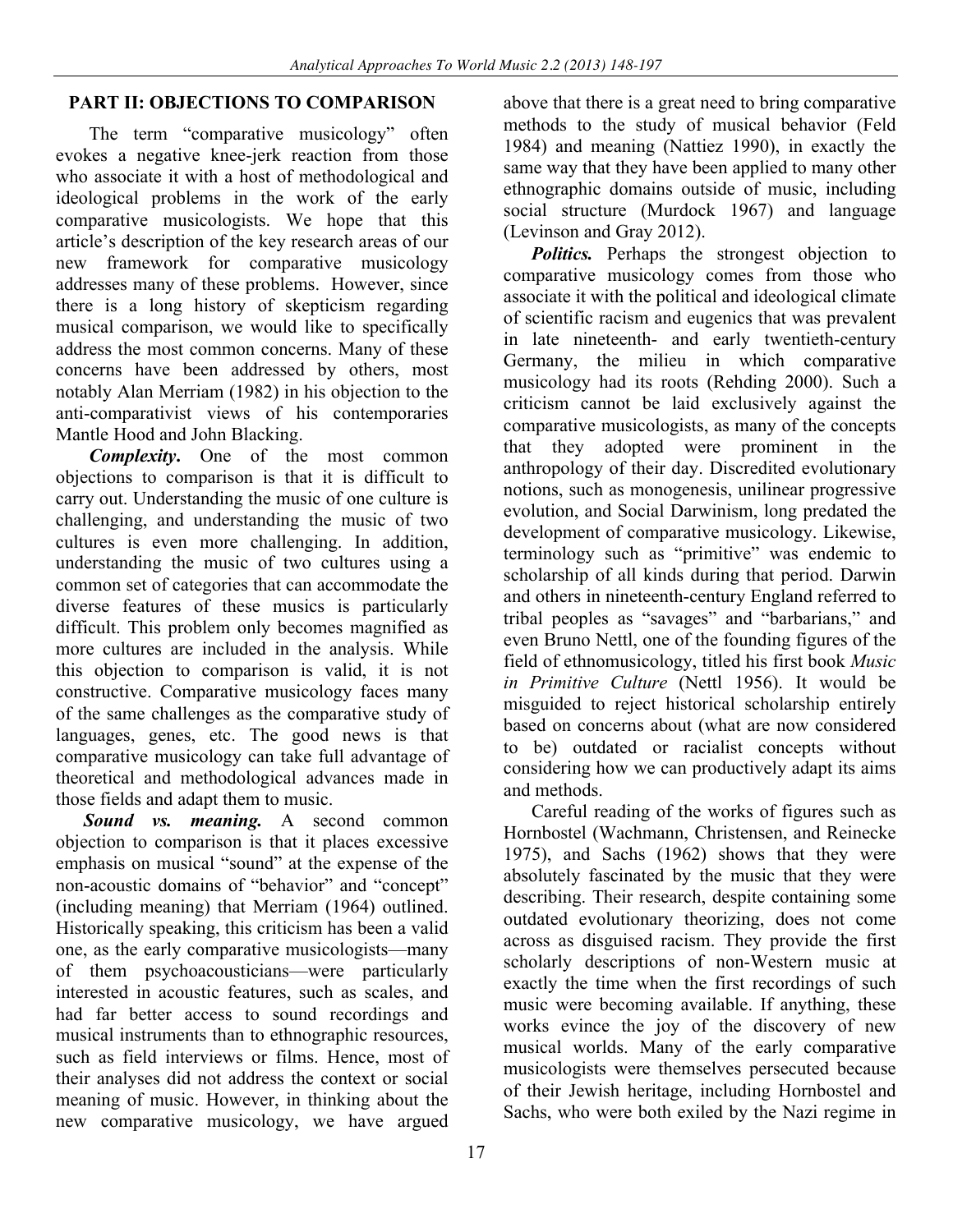1933. Since that time, biological anthropology has made spectacular strides in understanding the nature and history of human populations, leading to profoundly new views of human origins that flatly reject biological claims of racial superiority (Cavalli-Sforza, Menozzi, and Piazza 1994; Marks 1995). To avoid the racialist biases of the past, ethnomusicologists should embrace these new findings of anthropology and incorporate them into their research agenda.

Many musicologists who reject comparison today because of its negative political connotations are themselves politically interested in "applied ethnomusicology" (Sheehy 1992), including activism and pedagogy. However, it is difficult to celebrate the world's musical diversity or argue for the need to preserve endangered cultural heritages without placing music cultures in their broader historical and geographic context. Indeed, this was precisely the vision behind Lomax's Cantometrics project and its application in the Global Jukebox and the Association for Cultural Equity (Lomax 1977; Sheehy 1992; Swed 2010). Avoiding the perceived reductionism of comparative analyses may help to avoid an oversimplification of musical complexities, but it also makes it harder to convince the public that music cultures are worthy of study, archiving, funding, or political recognition. Balancing competing ethical dilemmas is a challenge that needs to be addressed constructively, not by summarily rejecting comparative methods.

## **CONCLUSIONS**

We hope that this review gives a strong sense of the ways in which a new comparative musicology could provide invaluable information not just about music but also about humanity in general. However, such insights can only come about through a fresh commitment to cross-cultural musical comparison. It is important to point out that in many fields of the human sciences, broad explanatory theories are commonplace even when cross-cultural data are rare and difficult to ascertain (Henrich, Heine, and Norenzayan 2010). Such was the case for the early comparative musicologists who put forth broad theories about the world's musics from the limited

number of recordings available to them during the time that they were building the first cross-cultural musical archives from scratch. In contrast to this, contemporary ethnomusicologists have accumulated millions of recordings and associated documentation from all over the world but generally lack theories and methods to synthesize these data (Rice 2010).

Much could be gained if ethnomusicologists reincorporated cross-cultural comparison, scientific methodology, and contemporary evolutionary theory into their research program and thereby returned to the big-picture questions of comparative musicology that we have described in this article. However, the evolution of academic disciplines, like that of organisms, is constrained by historical factors, and ethnomusicology today might be too strongly committed to relativism and postmodernism to make a reincorporation of comparativism possible anytime soon. We hope that, in the future, the distinctions between comparative musicology, ethnomusicology, historical musicology, and other subdisciplines will merge into a diverse "musicology" that draws upon a wide variety of theoretical and methodological paradigms, as envisioned by Adler when he first established this field (Adler 1885/1981).

#### **Acknowledgments**

This is a revised and expanded version of material presented at the Symposium on Comparison at the Second International Conference on Analytical Approaches to World Music at the University of British Columbia in May 2012. We are grateful to the many participants who discussed these issues, particularly co-presenters Victor Grauer, Nathalie Fernando, and Jean-Jacques Nattiez, and the formal respondent, Gage Averill, as well as to Tom Currie for helpful comments on a previous version of the manuscript. Some of the material of this article has also been adapted from our Comparative Musicology website at http://compmus.org. In addition, we recently reviewed this material in detail from the perspective of how music can contribute to general anthropological debates about cultural diversity and evolution (Savage and Brown in press). That review was addressed to an audience of francophone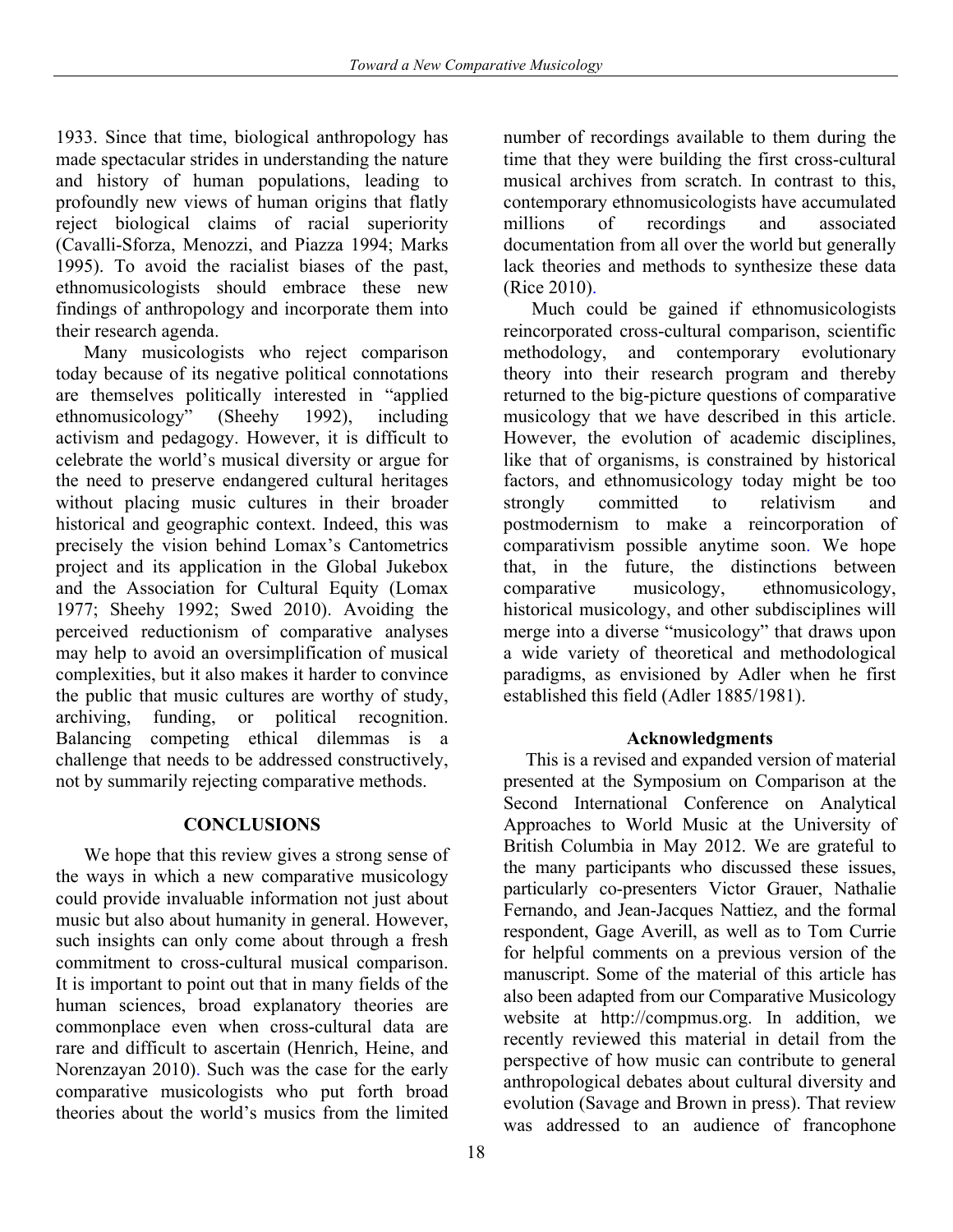anthropologists, who have historically had fewer ideological objections to comparison, and should be referred to for a more thorough review of the anthropological literature. This work was supported by a grant to S.B. from the Social Sciences and Humanities Research Council of Canada, and by a Japanese Ministry of Education, Culture, Sports, Science, and Technology Scholarship to P.E.S.

#### **REFERENCES**

- Abbot, Patrick, Jun Abe, John Alcock, Samuel Alizon, Joao A. C. Alpedrinha, Malte Andersson, Jean-Baptiste Andre, et al. 2011. "Inclusive Fitness Theory and Eusociality." *Nature* 471: E1–4. doi:10.1038/nature09831.
- Adler, Guido. 1885/1981. "The Scope, Method, and Aim of Musicology." Translated by Erica Mugglestone. *Yearbook for Traditional Music* 13: 1–21. Adorno, Theodor W., and J. M. Bernstein. 2001. *The Culture Industry: Selected Essays on Mass Culture*. New York: Routledge.
- Anderson, Benedict R. O'G. 1991. *Imagined Communities: Reflections on the Origin and Spread of Nationalism*. New York: Verso.
- Appadurai, Arjun. 1996. *Modernity at Large*. Minneapolis: University of Minnesota Press.
- Barkow, Jerome H., Leda Cosmides, and John Tooby. 1992. *The Adapted Mind: Evolutionary Psychology and the Generation of Culture*. New York: Oxford University Press.
- Bateman, Gregory. 1935. "Culture Contact and Schismogenesis." *Man* 35: 178–83.
- Bayard, Samuel P. 1950. "Prolegomena to a Study of the Principal Melodic Families of British-American Folk Song." *The Journal of American Folklore* 63(247): 1–44.
- Bellwood, Peter, and Colin Renfrew, ed. 2002. *Examining the Farming/language Dispersal Hypothesis*. Cambridge: McDonald Institute for Archaeological Research.
- Blacking, John. 1971. "Deep and Surface Structures in Venda Music." *Yearbook of the International Folk Music Council* 3: 91–108.
	- ———. 1977. "Some Problems of Theory and Method in the Study of Musical Change." *Yearbook of the International Folk Music Council* 9: 1–26.
- Boyd, Robert, and Peter J. Richerson. 1985. *Culture and the Evolutionary Process*. Chicago: University of Chicago Press.
- Brown, Donald E. 1991. *Human Universals*. Philadelphia: Temple University Press.
- Brown, Steven. 2000a. "The 'Musilanguage' Model of Musical Evolution." In *The Origins of Music*, edited by Nils L. Wallin, Bjorn Merker, and Steven Brown, 271–300. Cambridge: MIT Press.
- ———. 2000b. "Evolutionary Models of Music: From Sexual Selection to Group Selection." In *Perspectives in Ethology. 13: Evolution, Culture, and Behavior*, edited by F. Tonneau and N.S. Thompson, 13:231–81. New York: Plenum Publisher.
- Brown, Steven, and Joseph Jordania. 2013. "Universals in the World's Musics." *Psychology of Music* 41(2): 229–48.
- Brown, Steven, Patrick E. Savage, Albert Min-Shan Ko, Mark Stoneking, Ying-Chin Ko, Jun-Hun Loo, and Jean A. Trejaut. Forthcoming. "Correlations in the Population Structure of Music, Genes, and Languages." *Proceedings of the Royal Society B: Biological Sciences.*
- Brown, Steven, and Ulrik Volgsten. 2006. *Music and Manipulation: On the Social Uses and Social Control of Music*. New York: Berghahn Books.
- Bryant, David, and Vincent Moulton. 2004. "Neighbor-Net: An Agglomerative Method for the Construction of Phylogenetic Networks." *Molecular Biology and Evolution* 21(2): 255– 65.
- Callaway, Ewen. 2007. "Music Is in Our Genes." *Nature News*. doi:10.1038/news.2007.359.
- Cavalli-Sforza, L. Luca, and Marcus W. Feldman. 1981. *Cultural Transmission and Evolution: A Quantitative Approach*. Princeton: Princeton University Press.
- Cavalli-Sforza, L. Luca, Paolo Menozzi, and Alberto Piazza. 1994. *The History and Geography of Human Genes*. Princeton: Princeton University Press.
- Cavalli-Sforza, L. Luca, Alberto Piazza, Paolo Menozzi, and Joanna Mountain. 1988. "Reconstruction of Human Evolution: Bringing Together Genetic, Archaeological,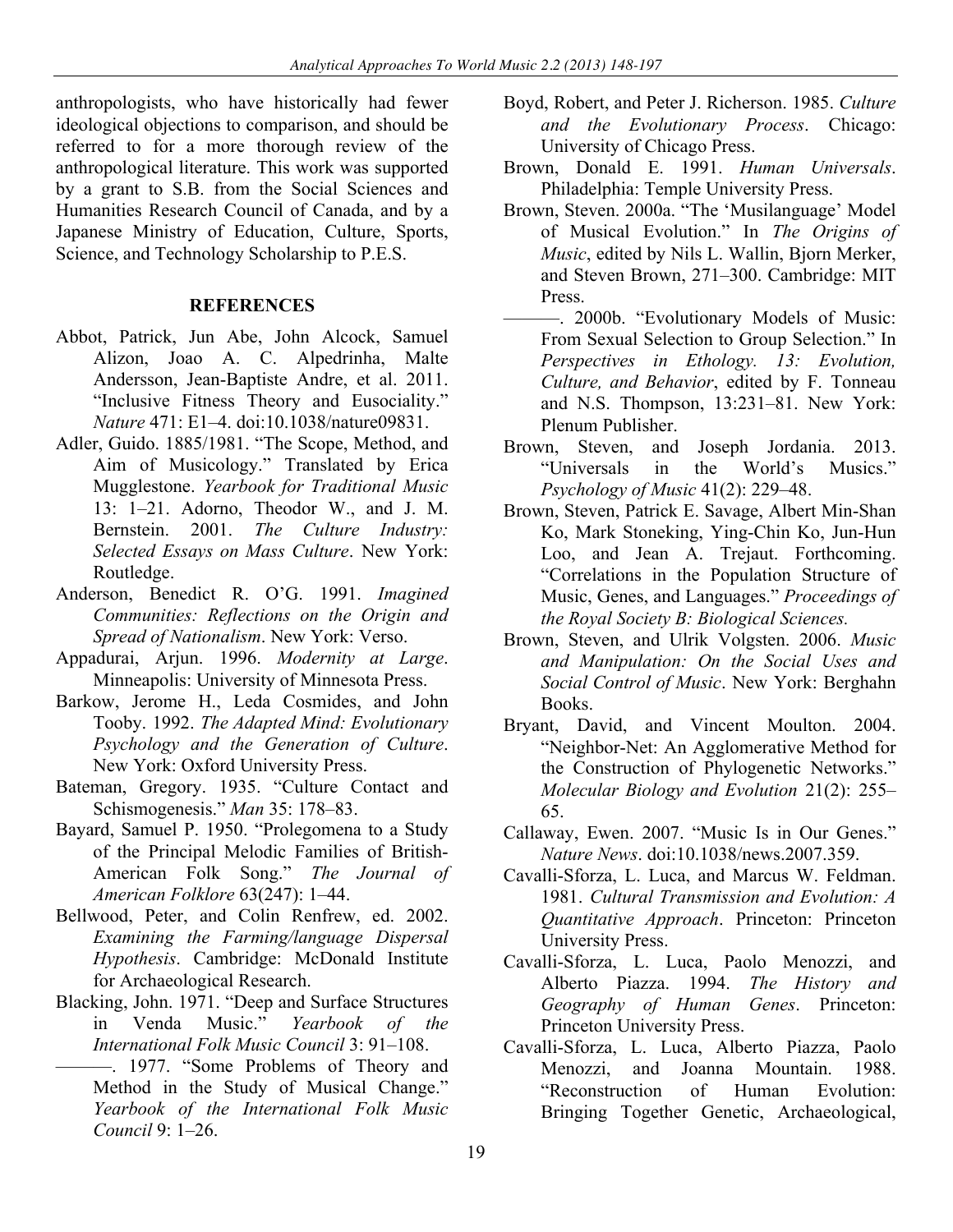and Linguistic Data." *Proceedings of the National Academy of Sciences* 85(16): 6002–6.

- Chomsky, Noam. 1981. *Lectures on Government and Binding*. Dordrecht: Foris.
- Christiansen, Morten H., and Simon Kirby. 2003. "Language Evolution: Consensus and Controversies." *Trends in Cognitive Sciences* 7(7): 300–307.
- Clarke, Eric F., and Nicholas Cook, eds. 2004. *Empirical Musicology: Aims, Methods, Prospects*. Oxford: Oxford University Press.
- Condillac, Etienne Bonnot de. 1746/1971. *An Essay on the Origin of Human Knowledge*. Translated by R. G. Weyant. Gainesville: Scholars' Facsimiles & Reprints.
- Cross, Ian. 2003. "Music, Cognition, Culture, and Evolution." In *The Cognitive Neuroscience of Music*, edited by Isabelle Peretz and Robert J. Zatorre, 930:42–56. Oxford: Oxford University Press.
- Darwin, Charles. 1859. *On the Origin of Species by Means of Natural Selection, or the Preservation of Favoured Races in the Struggle for Life*. London: John Murray.
- ———. 1871. *The Descent of Man, and Selection in Relation to Sex*. London: John Murray.
- ———. 1872. *The Expression of the Emotions in Man and Animals*. London: John Murray.
- Diamond, Jared, and Peter Bellwood. 2003. "Farmers and Their Languages: The First Expansions." *Science* 300(5619): 597–603.
- Dissanayake, Ellen. 2000. "Antecedents of the Temporal Arts in Early Mother–infant Interaction." In *The Origins of Music*, edited by Nils L. Wallin, Bjorn Merker, and Steven Brown, 389–410. Cambridge, MA: MIT Press.<br>ittle. W. Ford. 1999. "Phylogenetic
- Doolittle, W. Ford. 1999. "Phylogenetic Classification and the Universal Tree." *Science* 284(5423): 2124–28.
- Driver, Harold E. 1970. "Review of A. Lomax, Folk Song Style and Culture." *Ethnomusicology* 14(1): 57–62.
- Durham, William H. 1991. *Coevolution: Genes, Culture, and Human Diversity*. Stanford, CA: University of California Press.
- Erickson, Edwin E. 1976. "Tradition and Evolution in Song Style: A Reanalysis of Cantometric

Data." *Cross-Cultural Research* 11(4): 277– 308.

- Feld, Steven. 1984. "Sound Structure as Social Structure." *Ethnomusicology* 28(3): 383–409.
- Fitch, W. Tecumseh. 2006. "The Biology and Evolution of Music: A Comparative Perspective." *Cognition* 100: 173–215.
- Good, Jeff. 2008. *Linguistic Universals and Language Change*. New York: Oxford University Press.
- Grauer, Victor A. 2006. "Echoes of Our Forgotten Ancestors." *The World of Music* 48(2): 5–59.
- ———. 2011. *Sounding the Depths: Tradition and the Voices of History*. CreateSpace.
- Gray, Russell D., David Bryant, and Simon J. Greenhill. 2010. "On the Shape and Fabric of Human History." *Philosophical Transactions of the Royal Society B: Biological Sciences* 365: 3923–33.
- Greenberg, Joseph H. 1957. *Essays in Linguistics*. Chicago: University of Chicago Press.
- ———. 1966. *Language Universals, with Special Reference to Feature Hierarchies*. The Hague: Mouton.
- Haas, Michael. 2013. *Forbidden Music: The Jewish Composers Banned by the Nazis*. New Haven: Yale University Press.
- Harris, Marvin. 1976. "History and Significance of the Emic/Etic Distinction." *Annual Review of Anthropology* 5(1): 329–50.
- Henrich, Joseph, Steven J. Heine, and Ara Norenzayan. 2010. "The Weirdest People in the World?" *The Behavioral and Brain Sciences* 33: 61–135.
- Henry, Edward O. 1976. "The Variety of Music in a North Indian Village: Reassessing Cantometrics." *Ethnomusicology* 20(1): 49–66.
- Herskovits, Melville J. 1945. "Problem, Method, and Theory in Afroamerican Studies." *Afroamerica* 1: 5–24.
- Hornbostel, Erich M. von, and Curt Sachs. (1914) 1961. "Classification of Musical Instruments." Trans. Anthony Baines and Klaus P. Wachmann. *Galpin Society Journal* 14: 3–29.
- Huron, David. 1999. "Music and Mind: Foundations of Cognitive Musicology (The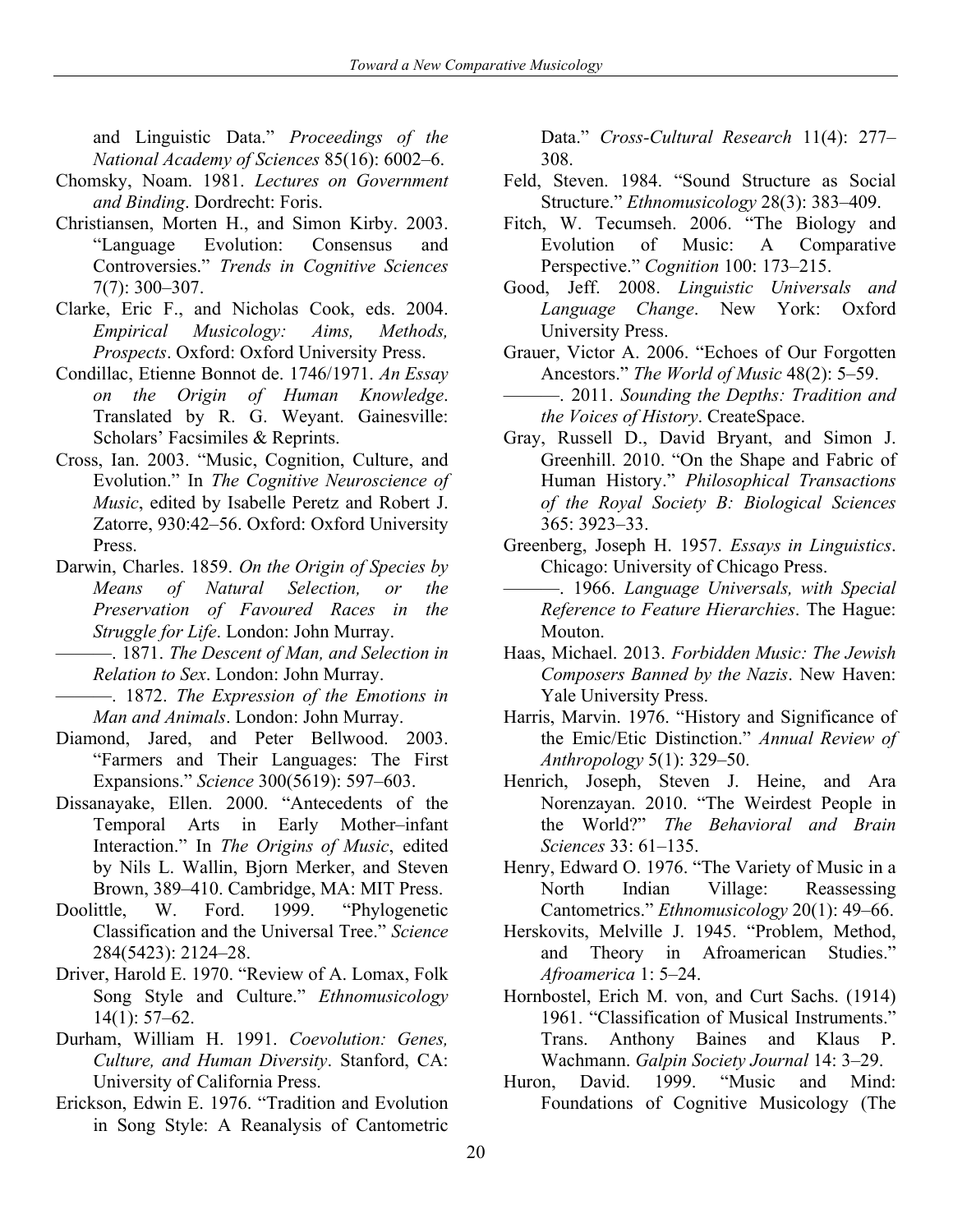1999 Ernest Bloch Lectures)." Berkeley, CA: University of California.

- International Folk Music Council. 1955. "Resolutions." *Journal of the International Folk Music Council* 7: 23.
- Jarvis, Erich D. 2004. "Learned Birdsong and the Neurobiology of Human Language." *Annals of the New York Academy of Sciences* 1016: 749– 77.
- Jordania, Joseph. 2006. *Who Asked the First Question? The Origins of Human Choral Singing, Intelligence, Language and Speech*. Tblisi: Logos.
	- ———. 2011. *Why do People Sing? Music in Human Evolution.* Tblisi: Logos.
- Koskoff, Ellen, ed. 1987. *Women and Music in Cross-cultural Perspective*. New York: Greenwood Press
- Kroeber, Alfred L. 1948. *Anthropology*. New York: Harcourt.
- Leroi, Armand M., and Jonathan Swire. 2006. "The Recovery of the Past." *The World of Music* 48(3): 43–54.
- Levi, Erik. 1990. "The Aryanization of Music in Nazi Germany." *The Musical Times* 131(1763): 19–23.
- Levinson, Stephen C., and Russell D. Gray. 2012. "Tools from Evolutionary Biology Shed New Light on the Diversification of Languages." *Trends in Cognitive Sciences* 16(3): 167–73.
- Lewis, M. Paul, ed. 2009. *Ethnologue: Languages of the World*. *Dallas: SIL International*. 16th ed. Dallas: SIL International.
- Lomax, Alan, ed. 1968. *Folk Song Style and Culture*. Washington, DC: American Association for the Advancement of Science.
- Lomax, Alan. 1976. *Cantometrics: An Approach to the Anthropology of Music*. Berkeley: University of California Extension Media Center.
- ———. 1977. "Appeal for Cultural Equity." *Journal of Communication*.
- Lomax, Alan, Irmgard Bartenieff, and Forrestine Paulay. 1968. "The Choreometric Coding Book." In *Folk Song Style and Culture*, edited by Alan Lomax, 262–73. Washington, DC: American Association for the Advancement of Science.
- MacCallum, Robert M., Matthias Mauch, Austin Burt, and Armand M. Leroi. 2012. "Evolution of Music by Public Choice." *Proceedings of the National Academy of Sciences* 109(30): 12081–86.
- Mantel, Nathan. 1967. "The Detection of Disease Clustering and a Generalized Regression Approach." *Cancer Research* 27(2 Part 1): 209–20.
- Marks, Jonathan. 1995. *Human Biodiversity: Genes, Race, and History*. New York: Aldine de Gruyter.
- Marlowe, Frank W. 2005. "Hunter-gatherers and Human Evolution." *Evolutionary Anthropology* 14 (2): 54–67.
- Merriam, Alan P. 1964. *The Anthropology of Music*. Evanston: Northwestern University Press.
- ———. 1977. "Definitions of 'Comparative Musicology' and 'Ethnomusicology': An Historical-theoretical Perspective." *Ethnomusicology* 21(2): 189–204.
- ———. 1982. "On Objections to Comparison in Ethnomusicology." In *Cross-cultural Perspectives on Music*, edited by Robert Falck and Timothy Rice, 175–89. Toronto: University of Toronto Press.
- Mesoudi, Alex. 2011. *Cultural Evolution: How Darwinian Theory Can Explain Human Culture and Synthesize the Social Sciences*. Chicago: University of Chicago Press.
- Middleton, Richard. 1990. *Studying Popular Music*. Milton Keynes, England: Open University Press.
- Miller, Geoffrey F. 2000. "Evolution of Human Music Through Sexual Selection." In *The Origins of Music*, edited by Nils L. Wallin, Bjorn Merker, and Steven Brown, 329–60. Cambridge, MA: MIT Press.
- Miller, Ivor. 2009. *Voice of the Leopard: African Secret Societies and Cuba*. Jackson: University Press of Mississippi.
- Mithen, Steven J. 2005. *The Singing Neanderthals: The Origins of Music, Language, Mind, and Body*. London: Weldenfeld & Nicholson.
- Murdock, George P. 1967. "Ethnographic Atlas: A Summary." *Ethnology* 6(2): 109–236.
- Naroll, Raoul. 1961. "Two Solutions to Galton's Problem." *Philosophy of Science* 28(1): 15–39.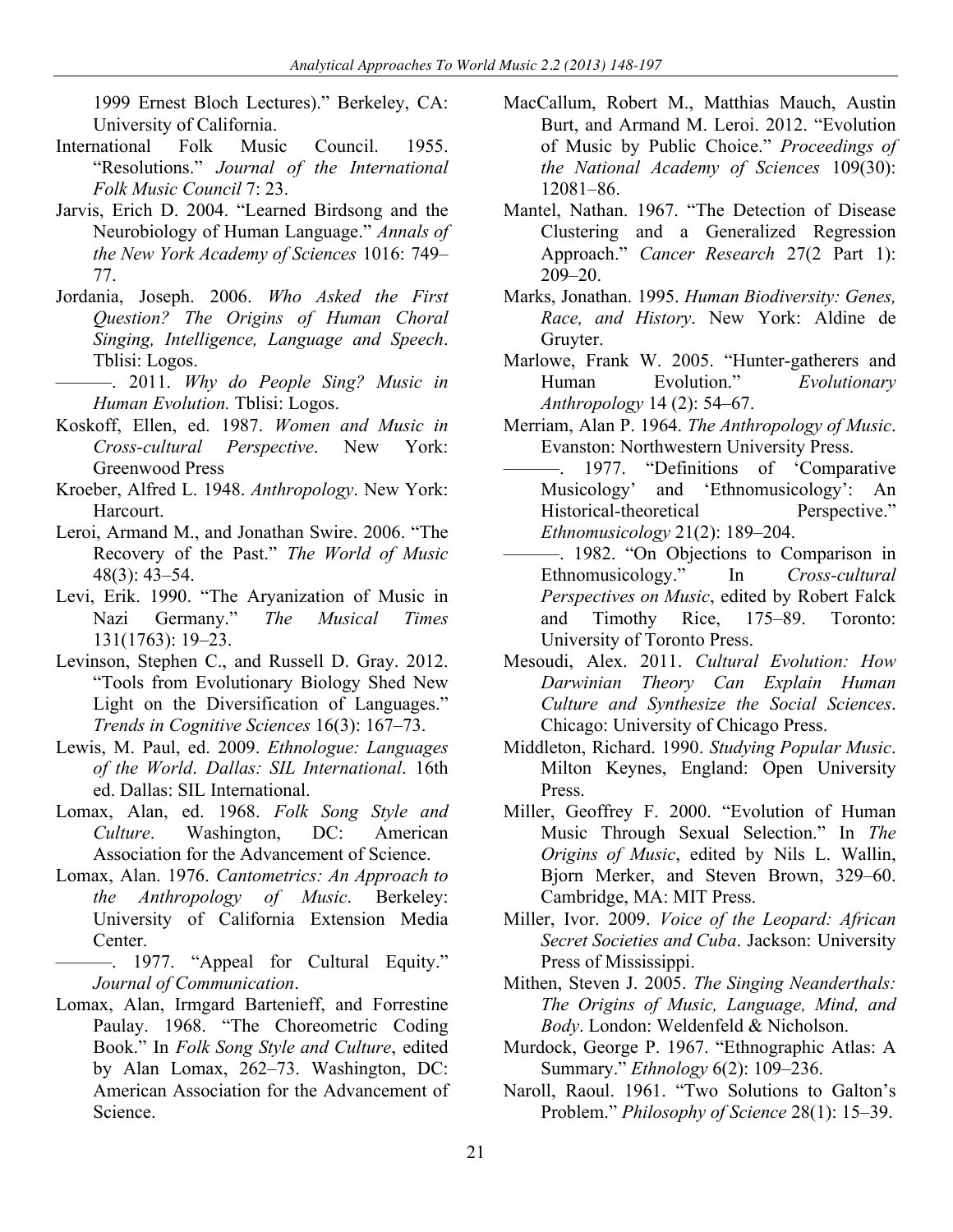- Nattiez, Jean-Jacques. 1990. *Music and Discourse: Toward a Semiology of Music*. Trans. Carolyn Abbate. Princeton: Princeton University Press.
	- ———. 1999. "Inuit Throat-games and Siberian Throat Singing: A Comparative, Historical, and Semiological Approach." *Ethnomusicology* 43(3): 399–418.
- Nettl, Bruno. 1956. *Music in Primitive Culture*. Cambridge: Harvard University Press.
	- ———. 2005. *The Study of Ethnomusicology: Thirty-one Issues and Concepts*. 2nd ed. Champaign: University of Illinois Press.
- Nettl, Bruno, and Philip Vilas Bohlman, eds. 1991. *Comparative Musicology and Anthropology of Music: Essays on the History of Ethnomusicology*. Chicago: University of Chicago Press.
- Nettl, Bruno, Ruth Stone, James Porter, and Timothy Rice, eds. 1998. *The Garland Encyclopedia of World Music [10 Volumes; 9 CDs]*. New York: Routledge.
- Okasha, Samir. 2006. *Evolution and the Levels of Selection*. Oxford: Oxford University Press.
- Pagel, Mark, and Ruth Mace. 2004. "The Cultural Wealth of Nations." *Nature* 428(6980): 275– 78.
- Pamjav, Horolma, Zoltán Juhász, Andrea Zalán, Endre Németh, and Bayarlkhagva Damdin. 2012. "A Comparative Phylogenetic Study of Genetics and Folk Music." *Molecular Genetics and Genomics* 287(4): 337–49.
- Patel, Aniruddh D. 2008. *Music, Language and the Brain*. Oxford: Oxford University Press.
- ———. 2010. "Music, Biological Evolution, and the Brain." In *Emerging Disciplines*, edited by M. Bailar, 91–144. Houston: Rice University Press.
- Patel, Aniruddh D., John R. Iversen, Micah R. Bregman, and Irena Schulz. 2009. "Experimental Evidence for Synchronization to a Musical Beat in a Nonhuman Animal." *Current Biology* 19: 827–830.
- Peretz, Isabelle, Julie Ayotte, Robert J. Zatorre, Jacques Mehler, Pierre Ahad, Virginia B. Penhune, and Benoît Jutras. 2002. "Congenital Amusia: A Disorder of Fine-grained Pitch Discrimination." *Neuron* 33(2): 185–91.
- Peretz, Isabelle, and Max Coltheart. 2003. "Modularity of Music Processing." *Nature Neuroscience* 6(7): 688–91.
- Perlman, Marc, and Carol L. Krumhansl. 1996. "An Experimental Study of Internal Interval Standards in Javanese and Western Musicians." *Music Perception* 14(2): 95–116.
- Pinker, Steven. 1997. *How the Mind Works*. New York: Norton.
- Pritchard, Jonathan K., Matthew Stephens, and Peter Donnelly. 2000. "Inference of Population Structure Using Multilocus Genotype Data." *Genetics* 155: 945–59.
- Rehding, Alexander. 2000. "The Quest for the Origins of Music in Germany Circa 1900." *Journal of the American Musicological Society* 53(2): 345–85.
- Rice, Timothy. 2010. "Disciplining Ethnomusicology: A Call for a New Approach." *Ethnomusicology* 54(2): 318–25.
- Ross, Alex. 2007. *The Rest Is Noise: Listening to the Twentieth Century*. New York: Farrar, Straus and Giroux.
- Rousseau, Jean-Jacques. 1781/1986. *Essay on the Origin of Languages*. Trans. J. H. Moran and A. Gode. Chicago: University of Chicago Press.
- Rzeszutek, Tom, Patrick E. Savage, and Steven Brown. 2012. "The Structure of Cross-cultural Musical Diversity." *Proceedings of the Royal Society B: Biological Sciences* 279: 1606–12.
- Sachs, Curt. 1962. *The Wellsprings of Music*. Edited by Jaap Kunst. The Hague: M. Nijhoff.
- Savage, Patrick E., and Steven Brown. Forthcoming. "Mapping Music: Cluster Analysis of Song-type Frequencies Within and Between Cultures." *Ethnomusicology* 58(1)*.*
- ———. In press. "Vers une nouvelle musicologie comparative: Cinq domaines et débats clés." *Anthropologie et Sociétés* 37(3).
- Savage, Patrick E., Emily Merritt, Tom Rzeszutek, and Steven Brown. 2012. "CantoCore: A New Cross-cultural Song Classification Scheme." *Analytical Approaches to World Music* 2(1): 87–137.
- Schachner, Adena, Timothy F. Brady, Irene M. Pepperberg, and Marc D. Hauser. 2009.